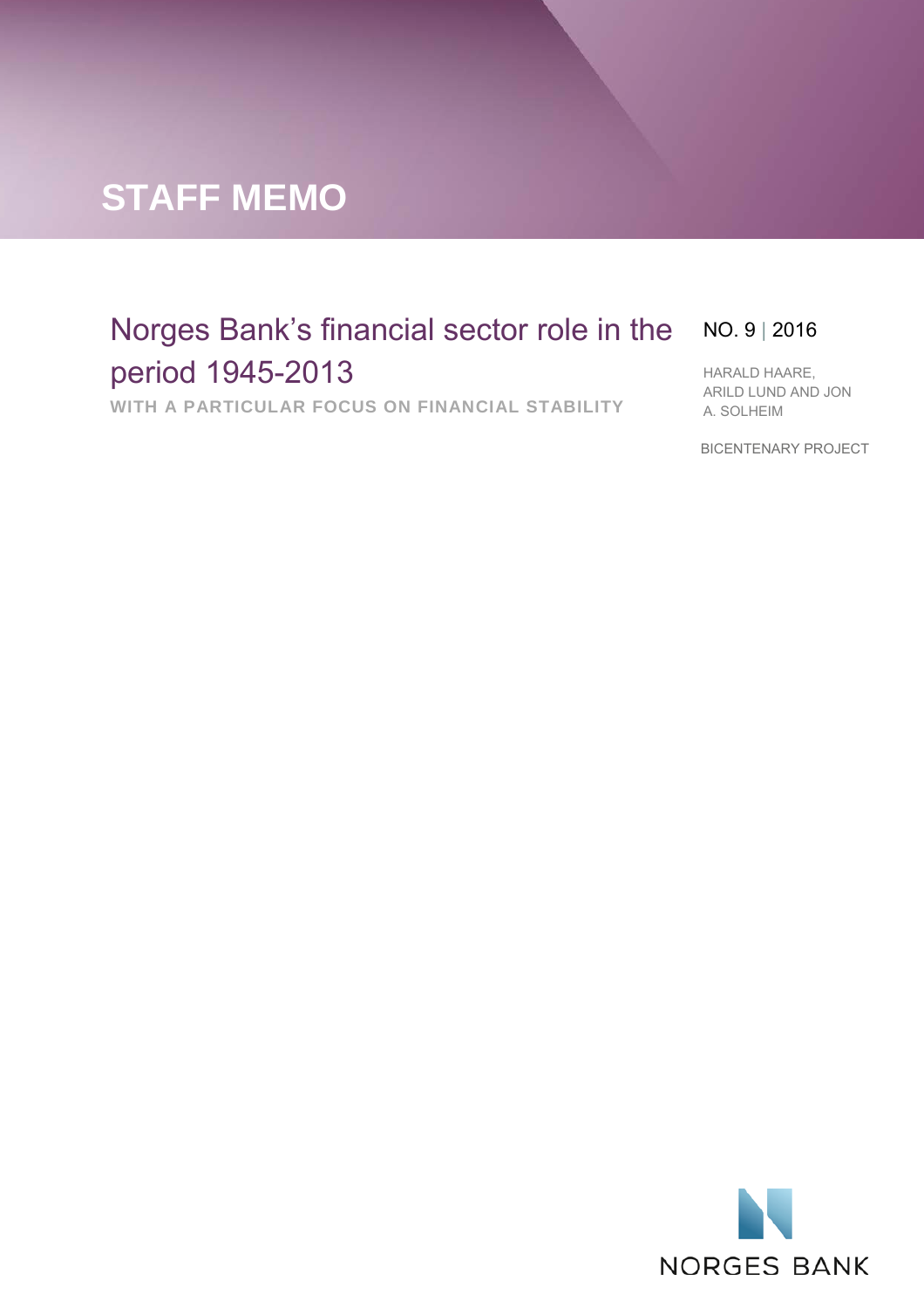Staff Memos present reports and documentation written by staff members and affiliates of Norges Bank, the central bank of Norway. Views and conclusions expressed in Staff Memos should not be taken to represent the views of Norges Bank.

© 2016 Norges Bank The text may be quoted or referred to, provided that due acknowledgement is given to source.

Staff Memo inneholder utredninger og dokumentasjon skrevet av Norges Banks ansatte og andre forfattere tilknyttet Norges Bank. Synspunkter og konklusjoner i arbeidene er ikke nødvendigvis representative for Norges Bank.

© 2016 Norges Bank Det kan siteres fra eller henvises til dette arbeid, gitt at forfatter og Norges Bank oppgis som kilde.

ISSN 1504-2596 (online) ISBN 978-82-7553-919-7 (online)

#### **NORGES BANK**

**STAFF MEMO** NR 9 | 2016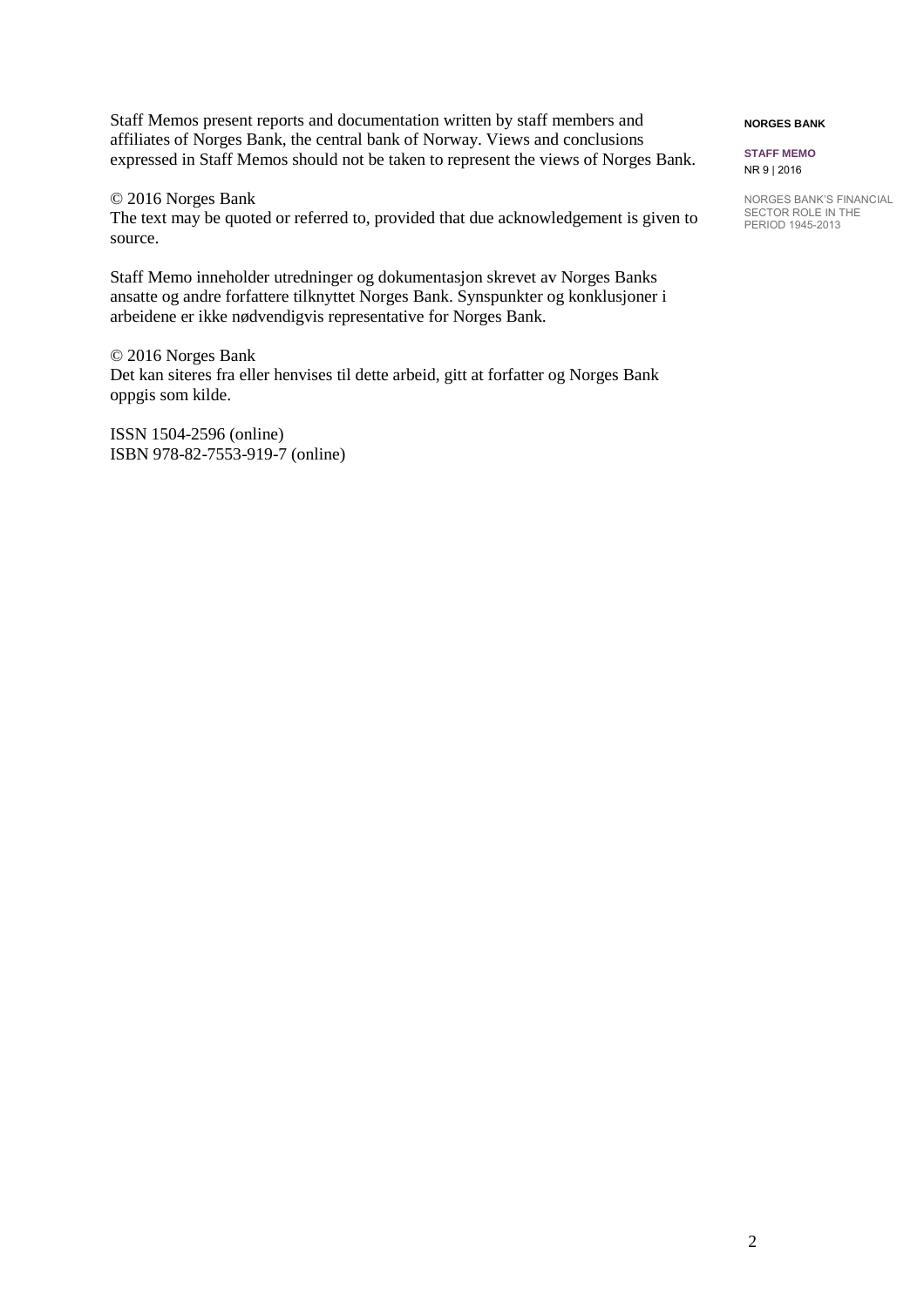# Norges Bank's financial sector role in the period 1945-2013, with a particular focus on financial stability

#### **NORGES BANK**

**STAFF MEMO** NR 9 | 2016

NORGES BANK'S FINANCIAL SECTOR ROLE IN THE PERIOD 1945-2013

## **Harald Haare[1](#page-2-0) , Arild Lund[2](#page-2-1) and Jon A. Solheim[3](#page-2-2)**

*This article is a slightly revised version of Chapter II (the summary) of Norges Bank's Occasional Paper No. 48, published in Norwegian, which surveys financial sector developments and Norges Bank's financial sector role in the period 1945-2013. In particular, it documents the main developments and the central bank's handling of the Norwegian banking crisis in 1987-1993 and the global financial crisis in 2007-2009. The Occasional Paper forms part of Norges Bank's Bicentenary Project marking the Bank's 200th anniversary in 2016. The authors would like to thank Helle Snellingen for the translation into English.* 

## 1. Introduction

 $\overline{a}$ 

There have been major changes in Norges Bank's duties and responsibilities in the financial sector area since the Second World War. The reconstruction era through to the early 1960s was a period of public regulation and intervention in the Norwegian economy, and much of the Bank's work was related to the regulation of the financial sector. Monetary and credit policy was based on agreements between representatives of the authorities and the banks. Norges Bank was central in designing and overseeing these agreements. The Bank played a key role not only in monetary and credit policy issues, but also in other matters concerning the financial sector. When the Monetary and Credit Policy Act entered into force in July 1965 (cf. section 3.2 below), the decisionmaking authority in the financial sector area was to a greater extent given to the Ministry of Finance, while Norges Bank was mainly assigned an advisory and control function. This gave the Bank a less prominent position in the formulation of policy.

Most of the changes to Norges Bank's duties and responsibilities, however, have come since the mid-1980s. A more market-orientated approach to monetary, credit and foreign exchange policy and an increased emphasis on

<span id="page-2-0"></span><sup>&</sup>lt;sup>1</sup> Harald Haare is a retiree of Norges Bank whose positions at the Bank included special adviser at Norges Bank Financial Stability from 2004 to 2015.

<span id="page-2-1"></span><sup>2</sup> Arild J. Lund is a special adviser at Norges Bank Financial Stability.

<span id="page-2-2"></span><sup>&</sup>lt;sup>3</sup> Jon A. Solheim is a retiree of Norges Bank whose positions at the Bank included Executive Director of Norges Bank Financial Stability from 1994 to 2003 before sitting on the Executive Board of the International Monetary Fund from December 2003 to January 2006.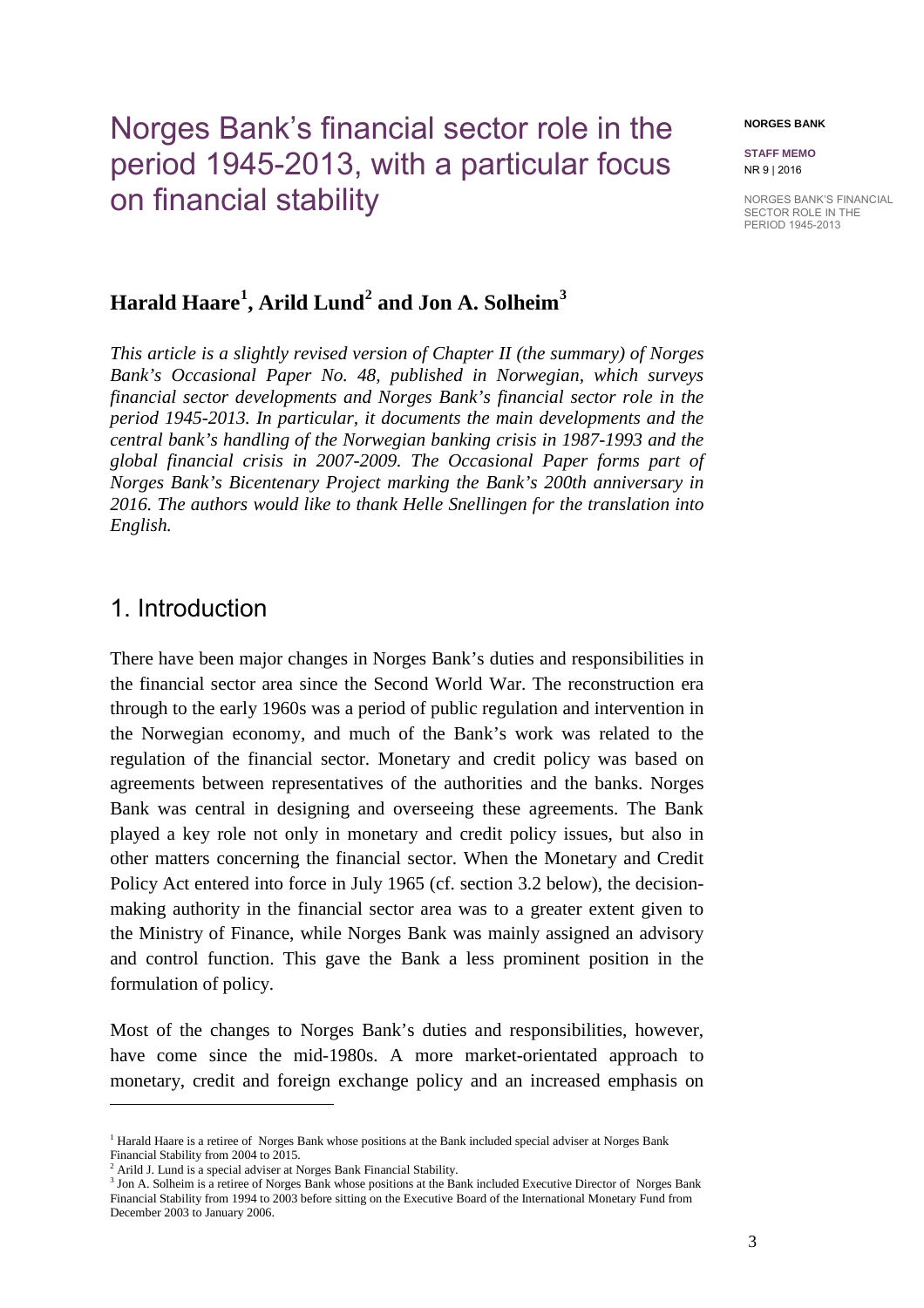efficiency and competition in the financial sector strengthened the Bank's policy role. The new Norges Bank Act of 1985 and a major reorganisation of the Bank's policy departments starting in 1986 paved the way for a sharper focus on the financial sector area. From 1987, much of this focus was on mounting problems in the banking sector. These problems, which culminated in the systemic crisis in 1991-1992, led Norges Bank to attach great importance to surveillance, crisis management and the central bank's exposure to troubled banks. This period also saw the end of the Bank's regulatory and more general banking duties, and changes were made to its organisation, with increased concentration on what were considered to be its core activities.

Financial instability is often closely linked to the level and growth of debt. Private-sector debt in Norway has increased much more quickly than GDP during the post-war period (Chart 1). Only during and after the banking crisis of the early 1990s was there a significant drop in debt relative to output. As there are no fixed limits for either the level or growth of debt, there is a need for continuous surveillance and analysis of developments in the financial sector.



Chart 1: Total gross debt (C3) as a percentage of GDP, 1946-2013. Percent

Source: Norges Bank

Norges Bank's focus on financial stability issues was heightened by the Asian crisis of the late 1990s. Increased importance was attached to broader macrofinancial analysis of financial sector developments and stability. The Bank reinforced its work on crisis management during the 2000s, and analyses of risks and banks' vulnerabilities were stepped up. Due to the close integration with the global financial markets, Norwegian financial institutions were also affected by the global financial crisis of 2007-2009. During this period, the Bank played a key role in both planning and implementing

#### **NORGES BANK**

#### **STAFF MEMO** NR 9 | 2016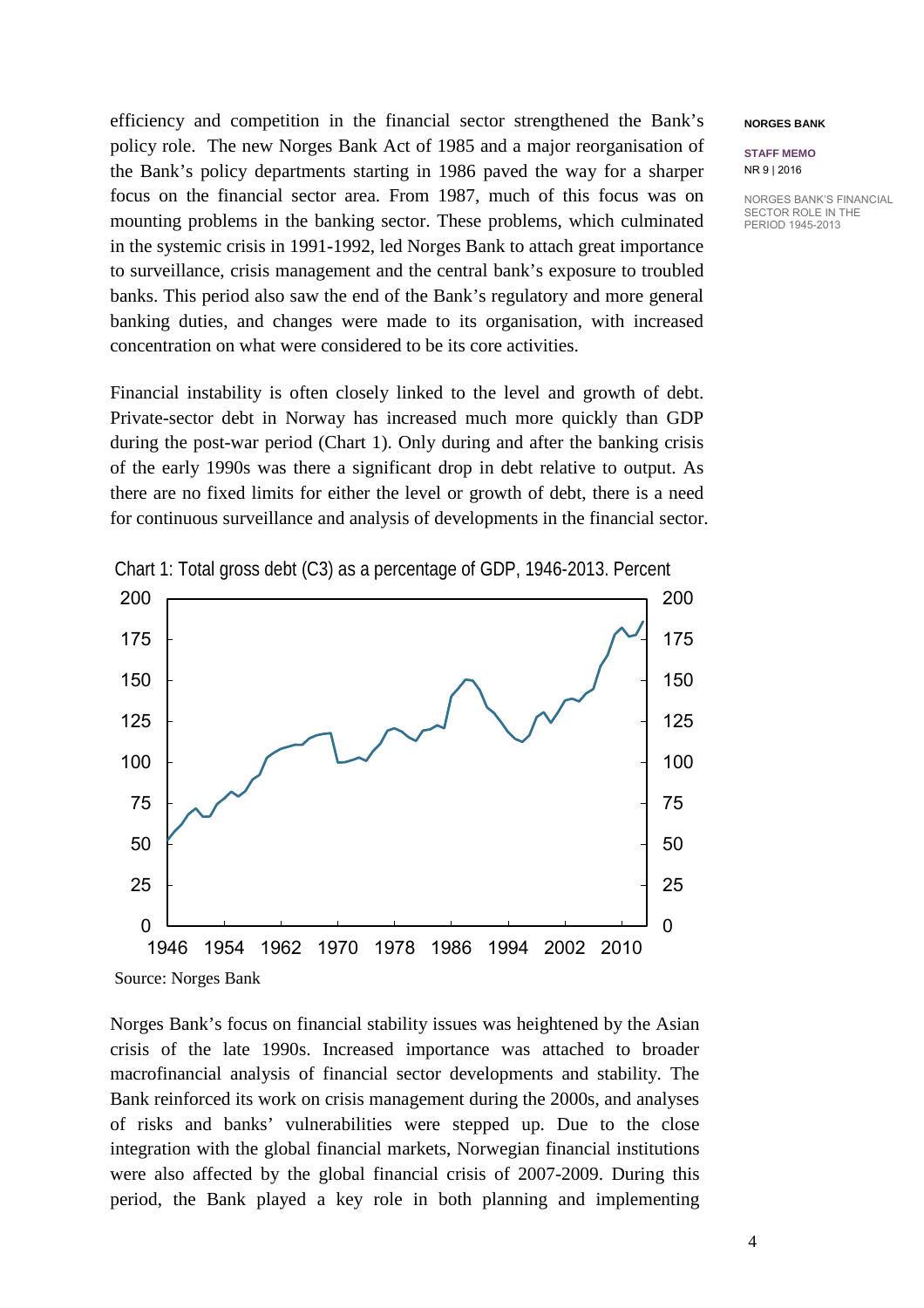Norway's crisis response. Since 2009, Norges Bank has strengthened its monitoring of banks and made preparations for possible new duties in the prevention and management of financial crises in the light of new international rules for the financial sector.

## 2. The Norges Bank Act and Norges Bank's loan arrangements

## **2.1 The Norges Bank Act**

From 1945 to 1984, Norges Bank was governed by the Norges Bank Act of 1892. The Act said nothing specific about the Bank's role and duties in relation to financial institutions and contained no objects clause. Norges Bank's activities were regulated in more detail by a set of Rules and Regulations, which stated that the Bank should, in the first instance, issue credit to firms, but it also contained provisions concerning lending to banks. Although it had long been clear that the Act of 1892 was ill-suited to the role that a central bank was now expected to play, its successor did not arrive until 1985.

Other than defining the Bank's responsibilities in the payment systems area, the new Norges Bank Act still did not contain any particularly clear formulation of the Bank's role in terms of either monetary policy or the financial sector area. Norges Bank submitted comprehensive comments on the draft legislation, proposing a number of amendments and recommending that the objects clause include the central bank's responsibility to promote longterm stability in the country's economy, which could be taken to cover financial stability as well. However, the Storting (the Norwegian parliament) incorporated only a few of the Bank's proposals into the new Act. In 2003, the Storting made a number of changes to the Norges Bank Act which helped strengthen the Bank's independence and put in place much of what the Bank had recommended back in 1985. But even now there was no provision specifying the Bank's duties in the financial sector area. The Act is formulated in such open terms, however, that Norges Bank has largely been able to perform the tasks that it has considered natural for a central bank.

## **2.2 Norges Bank's loan arrangements**

### 2.2.1 Norges Bank's general loans to banks

For the first 10-15 years after the Second World War, liquidity conditions in Norway were ample, so banks had little need to borrow from Norges Bank. In fact, loans from the central bank were also seen as a sign of weakness, which was a hangover from the banking crises of the 1920s and 1930s. The Bank's

#### **NORGES BANK**

**STAFF MEMO** NR 9 | 2016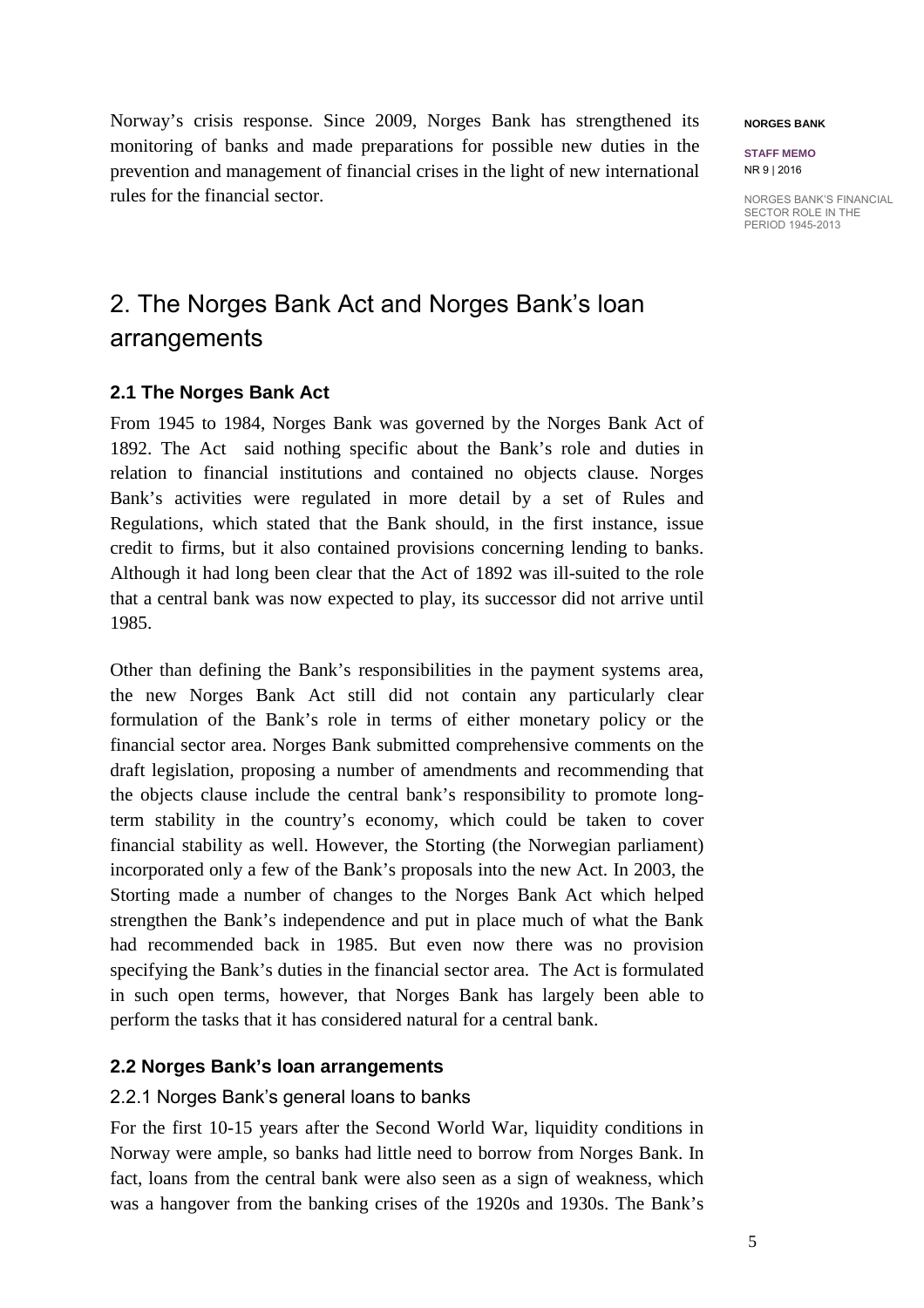direct lending to firms, on the other hand, increased somewhat through to the mid-1950s, but in 1956 it was decided to scale down these loans. As northern Norway had a less developed banking industry with many small banks that were often not in a position to issue large business and investment loans, Norges Bank had a more liberal lending policy in that part of the country. Norges Bank's lending to firms in northern Norway was not phased out completely until 1998, and the Bank managed Government-guaranteed fisheries loans and various extraordinary loan and support arrangements from 1921 right up until 2001.

The new legislation for commercial and savings banks in 1961 imposed more stringent liquidity requirements that some banks had trouble meeting. To help banks adapt to the new requirements, a general loan facility was introduced in May 1965 that allowed banks to have short-term loans (up to 21 days) from Norges Bank without having to deposit collateral. One condition was that banks having such loans held securities approved by Norges Bank as a basis for their borrowing. If the loans exceeded a set limit, progressive increases in the interest rate would prevent them from becoming more permanent and being used for unwanted credit expansion. The banks' borrowing from Norges Bank nevertheless remained at low levels through to 1970.

Norges Bank's general loan arrangement for banks has undergone many changes since 1965, partly reflecting developments in the economy and partly making things simpler. Following the transition to market-orientated monetary and credit policy in the 1980s, the two main aims of the general loan arrangement have been to help implement Norges Bank's monetary policy decisions (interest rate decisions) and to fulfil the role of settlement bank to ensure that the payment system functions without significant interruptions. The Executive Board has given the Governor relatively wide-ranging powers to decide on the actual use of the loan arrangement for banks provided that it is kept informed.

The foreign exchange problems in 1985-86 (cf. Section 6.1 below) led to an extraordinary need for liquidity following the outflow of foreign currency. As a result, in 1986 the requirement that banks should have securities as collateral for their loans from Norges Bank became unrealistic. Until the end of 1993, virtually all central bank loans to banks were made without such collateral being required. While Norges Bank's lending to banks was negligible in autumn 1985, it had risen to NOK 80 billion by spring 1986. Owing to the banking crises of 1987-93, the level of central bank loans remained high until the banks' general borrowing requirements fell back sharply from 1992. The requirement for collateral in the form of securities was gradually increased from 1994 until full collateral was required from September 1995. Since June 2001, banks' access to loans has been limited to the collateral provided unless

#### **NORGES BANK**

**STAFF MEMO** NR 9 | 2016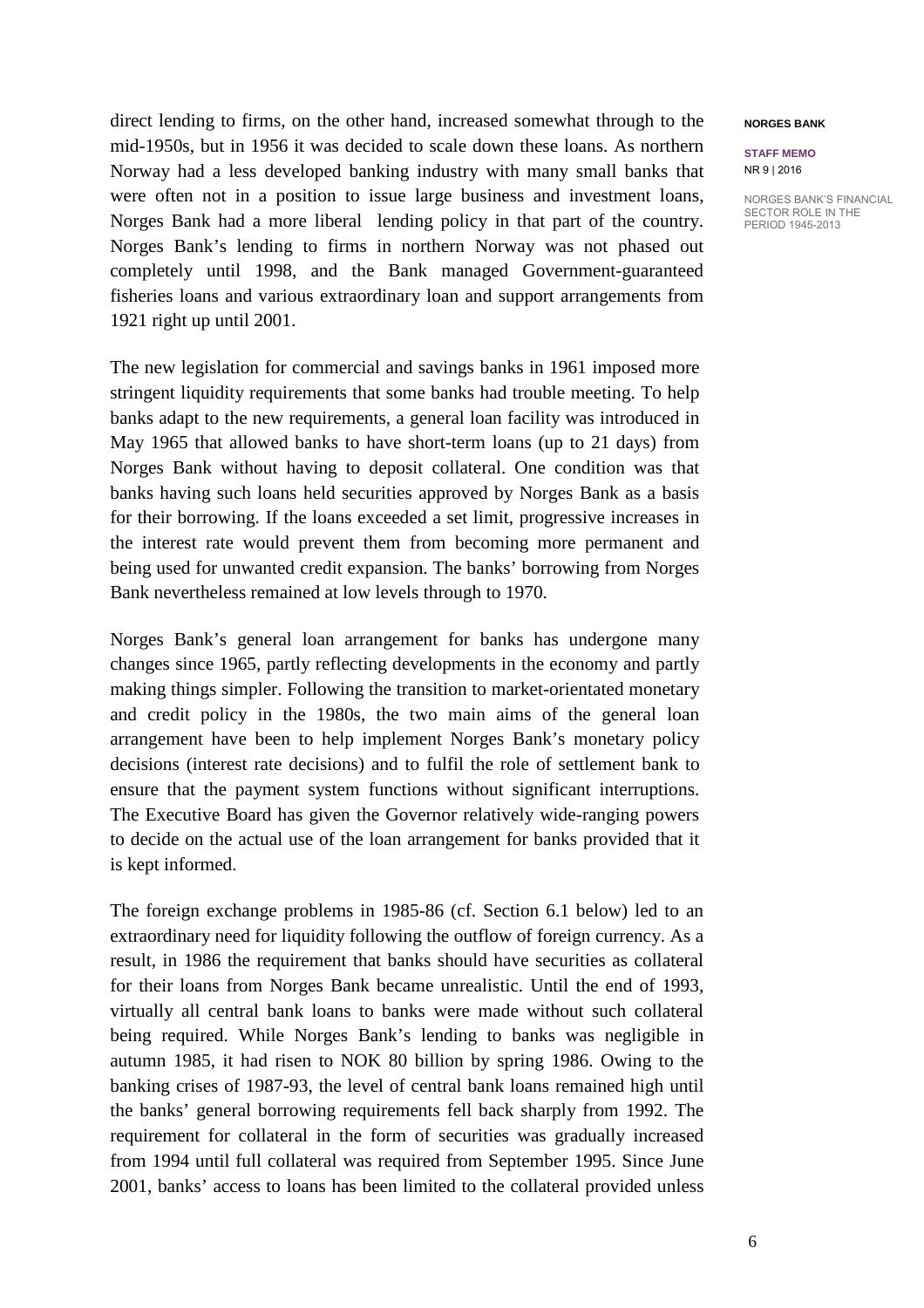Norges Bank makes a special decision. During the global financial crisis of 2007-2009 (cf. Section 7 below), situations arose where private sources of funding dried up. The Bank therefore relaxed its collateral requirements in order to increase banks' access to loans.

### 2.2.2 Norges Bank's loans on special terms (S-loans)

In 1921, Norges Bank's Supervisory Council resolved that the central bank would support banks running into temporary difficulties where this was in the public interest. Such loans are often referred to as the central bank's role as lender of last resort (LLR). During the 1920s and the early 1930s, Norges Bank issued guarantees and LLR-loans at reduced rates to a number of banks. In the strict regulatory regime that prevailed in the first decades after the Second World War, there were no acute liquidity problems, and the S-loans were not used for this purpose. Until the Executive Board started setting more restrictive grant criteria in August 1987, S-loans could also be used for structural policy purposes. After that, it was limited to banks with acute liquidity problems. In special circumstances, S-loans could be granted to entities other than banks.

In his annual address in February 1988, Governor Hermod Skånland discussed the weaker trends in financial markets and Norges Bank's role in this context. Reference was often later made to the following words:

"The Banking, Insurance and Securities Commission [now the Financial Supervisory Authority of Norway] ensures that financial institutions meet the statutory capital requirements, and guarantee funds provide depositors with added safety. However, should individual financial institutions find themselves in a position which could affect general confidence in the credit market, Norges Bank – cognisant of its responsibility as the central bank – is prepared to take such measures as are necessary to bolster confidence in our financial system."

This statement did not contain any legally binding guarantee to the banks, but it took time for the international financial community to realise that Governor Knut Getz Wold's 1975 declaration "Under no circumstances will Norges Bank allow a Norwegian commercial bank to suspend its payments" was no longer to be taken as a blanket guarantee. International banks' extensive funding of Norwegian banks during the 1980s to some extent reflected a belief that these were still risk-free loans.

The granting of S-loans was discussed with the Financial Supervisory Authority (FSA) and the Ministry of Finance before and during the banking crisis of 1987-1993. It was presupposed that any solvency support in the form of guarantees or capital would come primarily from the guarantee funds. In February 1990, the Storting confirmed that income support from Norges Bank

#### **NORGES BANK**

**STAFF MEMO** NR 9 | 2016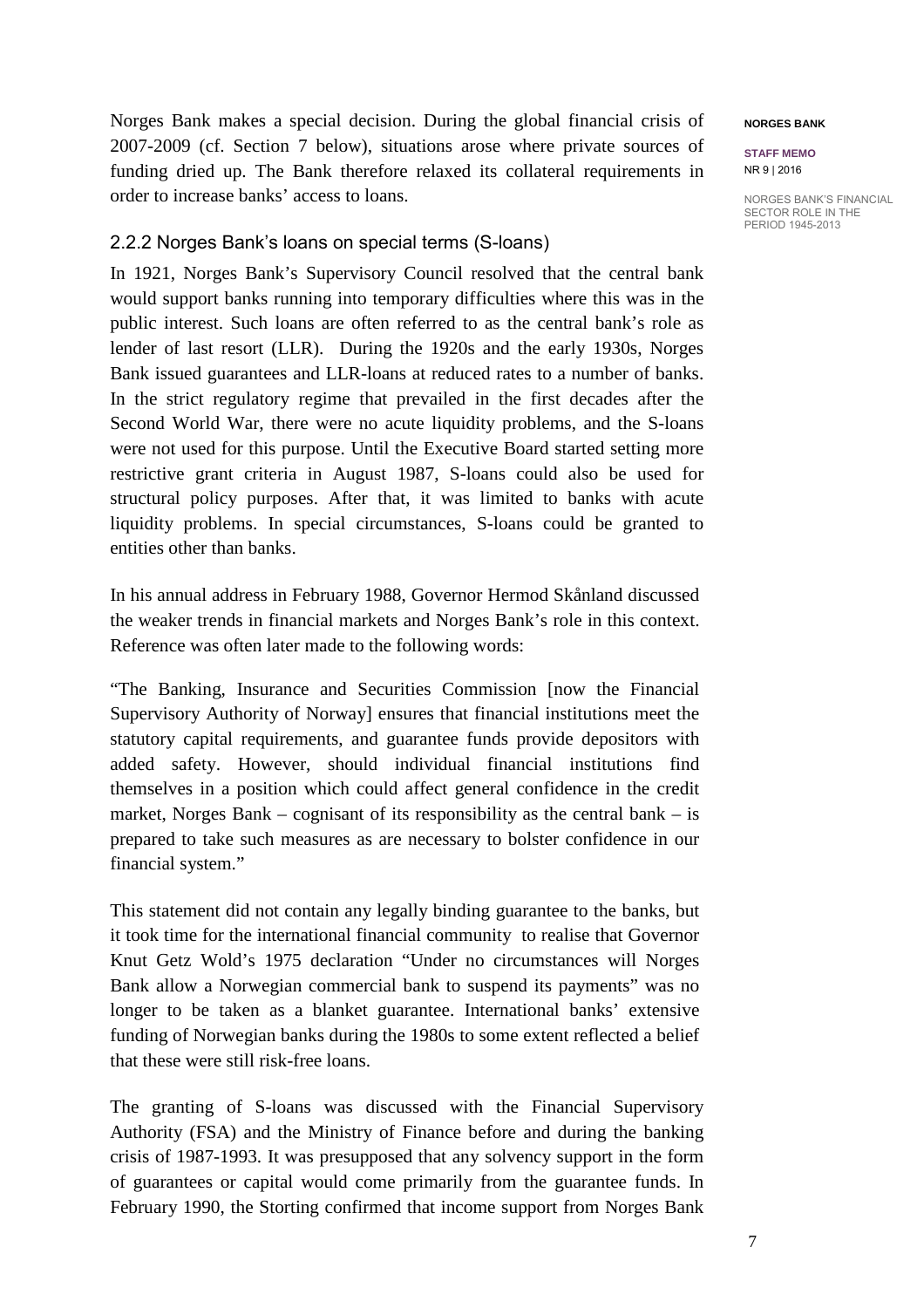in the form of subsidised S-loans or write-downs of central bank loans should first be considered by the Storting.<sup>[4](#page-7-0),[5](#page-7-1)</sup>. Consequently, cases of this type could no longer be decided by Norges Bank in consultation with the Ministry of Finance.

Following extensive work on clarifying the Bank's role in crisis management, and in particular its role as LLR, the Executive Board issued new guidelines in 2004 that were more detailed and to some extent more restrictive than the previous principles and guidelines for the issue of S-loans. It was decided that S-loans could be granted only to financial institutions and should be reserved for situations where financial stability would otherwise be jeopardised. The interest rate on S-loans was also to be higher than the market rate applying generally. To clarify expectations for the future use of S-loans, the principles were made public in Financial Stability 2/2004.

## 3. Financial legislation, with the emphasis on Norges Bank's functions

## **3.1 General**

When it comes to legislation, Norges Bank has primarily had an advisory role to the FSA and the Ministry of Finance throughout the post-war period. Initially, the Bank's legal advice focused on a broad range of financial sector issues, with particular emphasis on matters of importance for financial stability, such as rules on capital adequacy, loan-loss provisions, deposit guarantees, public administration and accounting. During the 1990s, the scope of Norges Bank's statements was gradually scaled back, and it was decided that the Executive Board should only consider significant matters of principle. Few regulatory matters were put before the Executive Board during the 2000s. This change can to some extent be seen in the light of the European Economic Area (EEA) agreement, which allows less scope for national variations.<sup>[6](#page-7-2)</sup> Norges Bank also wished to focus more on what were considered to be the central bank's core activities regarding financial stability.

### **3.2 The Monetary and Credit Policy Act**

In December 1963, the Money and Credit Policy Committee, chaired by Deputy Governor Getz Wold, delivered a report proposing a new Monetary and Credit Policy Act, which provided for the regulation of credit volumes at

 $\overline{a}$ 

#### **NORGES BANK**

**STAFF MEMO** NR 9 | 2016

<span id="page-7-1"></span><span id="page-7-0"></span><sup>&</sup>lt;sup>4</sup> When considering Report No. 24 (1989-90). <sup>5</sup> Subsidised S-loans means S-loans with a lower interest rate than ordinary central bank loans to banks, such as the overnight (D-loan) rate or money market rate.

<span id="page-7-2"></span><sup>6</sup> The EEA agreement unites EU Member States and the EEA EFTA States in the EU Internal Market.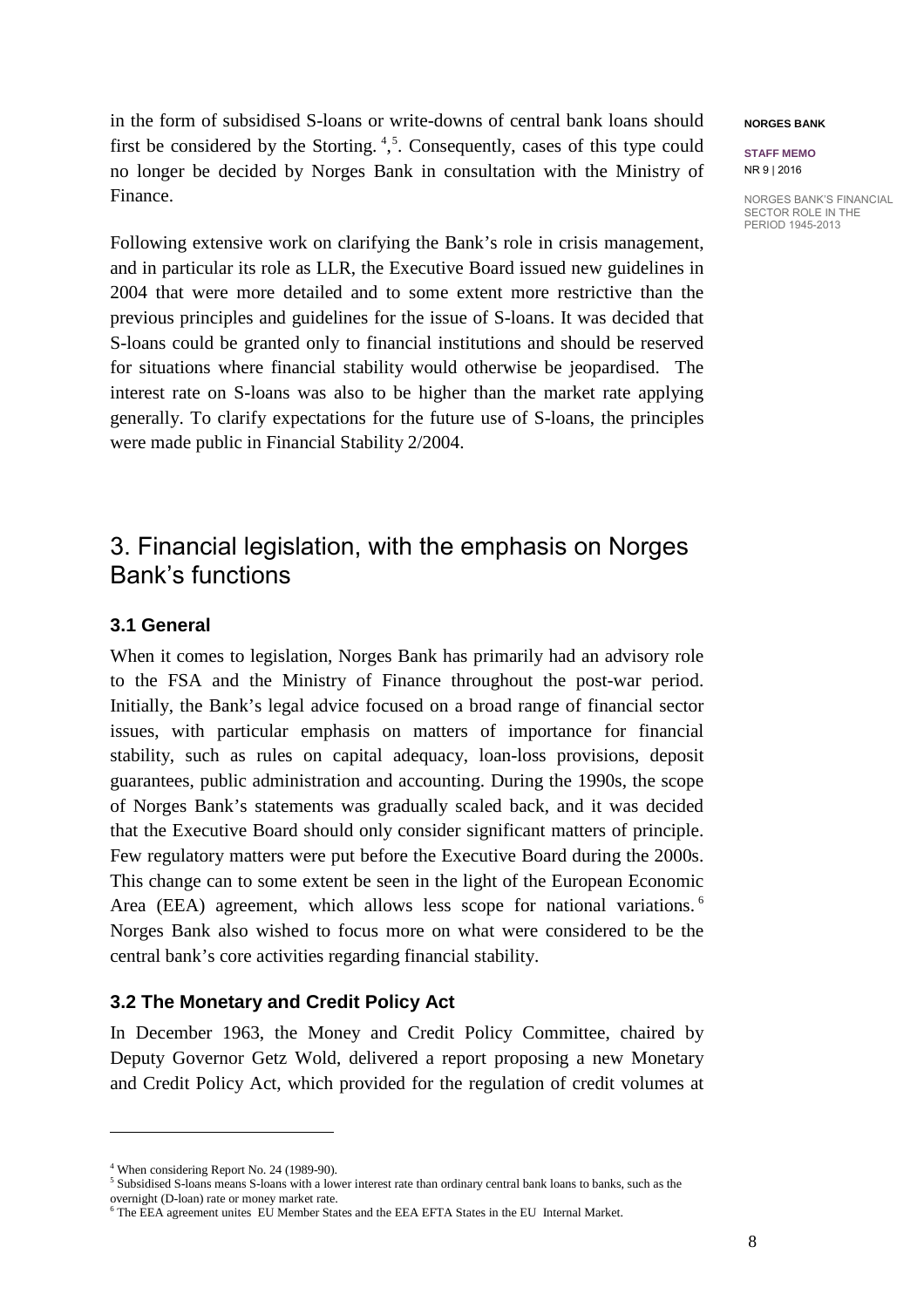various financial institutions. [7](#page-8-0) . The committee made a number of clear majority and minority recommendations. Representatives of the credit institutions argued that the Act went too far in regulating their activities, and that agreements between the authorities and the trade associations representing financial institutions should continue to play a key role. A majority of Norges Bank's Executive Board backed a compromise whereby the Storting would set overall limits, and the allocation within these limits would, as previously, be agreed between the authorities and the finance associations. The proposals from the credit institutions and Norges Bank in these areas were not, however, incorporated into the Storting's final text of the Act.

As a result of the Act's provisions on liquidity reserves, investment obligations and the regulation of lending and interest rates, the Ministry of Finance played a key role in managing the Norwegian financial sector through to the second half of the 1980s. Norges Bank was to be consulted before the ministry reached decisions under the Act. Oversight and control were largely delegated to Norges Bank, which meant that the central bank's operational role in the financial sector area was extended. From the late 1970s until the credit regulations were largely phased out in 1987, the Bank regularly expressed a sceptical view of the regulation of both volumes and interest rates.

### **3.3 Financial sector legislation**

 $\overline{a}$ 

The Joint Stock Bank Act and the Savings Bank Act were passed in 1924. Although it had long been clear that there was a need for changes to these acts governing banks' activities, it was not until 1961 that a new Commercial Bank Act and Savings Bank Act were introduced. The capital requirement for commercial banks was reduced from 10 to 8 percent, and in 1972 it was lowered further to 6.5 percent. There was no statutory capital requirement for savings banks until the Savings Bank Act was revised in 1988. However, like the commercial banks they were covered by provisions intended to limit the various types of risk that a financial institution could take. Until the mid-1970s, the commercial banks' equity consisted solely of share capital and reserves. In 1976 the commercial bank Rogalandsbanken was given the green light to classify a loan of NOK 15 million as subordinated capital, and an equivalent arrangement for savings banks was approved in 1977. Subordinated loan capital, which in the event of bankruptcy ranked behind all other types of debt but ahead of share capital at the commercial banks and primary capital at the savings banks, would eventually make up a substantial share of banks' capital.

In 1983, the Ministry of Finance decided that subordinated loan capital up to a limit of 50 percent of equity could be considered equivalent to equity for

#### **NORGES BANK**

**STAFF MEMO** NR 9 | 2016

<span id="page-8-0"></span> $7$  Under the Act, reserve requirements could be imposed on financial institutions. The Act also contained rules for obligatory investments in bonds, direct regulation of lending, maximum interest rates on loans and control of bond issues.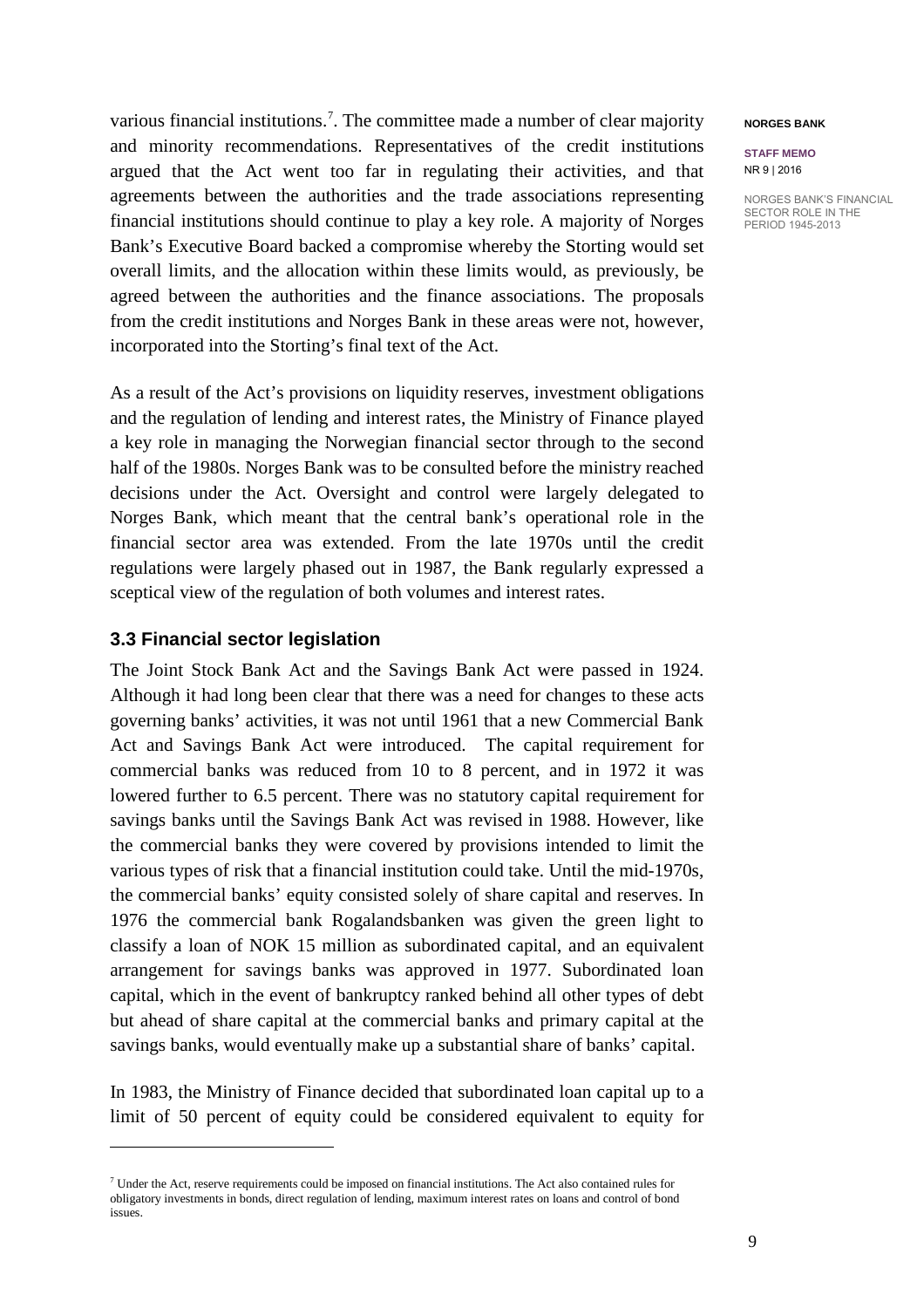capital adequacy purposes, and thus amount to as much as a third of total regulatory capital. Norges Bank supported this, and Swedish and Danish rules also accepted subordinated loan capital as part of total regulatory capital. In 1987, the Bank backed the FSA's proposal that commercial banks and finance companies be permitted to have equal amounts of subordinated loan capital and equity in their regulatory capital. Any subordinated loan capital beyond 50 percent of equity would have to be perpetual. The Bank pointed out that this might not be ideal in terms of solvency, but noted that the Bank of England and the FSA shared the same positive view of this new type of capital. The FSA's proposal was adopted.

In 1987, Norges Bank recommended that savings banks be subject to the same capital requirement as commercial banks, and a requirement of 6.5 percent was duly introduced in 1988, based on primary capital rather than share capital. The new minimum would not apply until 30 June 1992 and could be met with a higher share of subordinated loan capital until 30 June 1994. A number of savings banks made use of this option. The possibility of raising subordinated loan capital led to a sharp reduction in savings banks' need for core capital. As the problems at banks worsened from 1988 onwards, it emerged that in practice only core capital could be used to cover losses. A higher core capital requirement might also have helped slow the strong credit expansion of the mid-1980s.

On 1 June 1988, a heavily revised version of the Financial Services Act of 11 June 1976 entered into force. The act provided a common regulatory framework for various groups of financial institutions. For instance, the act set out provisions governing the ownership structure of all private financial institutions. Norges Bank has over the years submitted many consultation responses on proposals from the Ministry of Finance to amend the Financial Services Act and the Insurance Act.

In July 1988, the Basel Committee on Banking Supervision published recommendations for new capital requirements for internationally active banks (Basel I). $8$  The most important change was to weight assets according to credit risk in the calculation of capital requirements. Corporate debt was to have a 100 percent weight, whereas residential mortgages were assigned a 50 percent weight. All financial institutions were to meet a minimum capital requirement of 8 percent of risk-weighted assets. Part of this requirement could, as before, be met with subordinated loan capital. For commercial banks, with much of their lending to the business sector and significant off-balance-sheet items, this represented a tightening of the rules. For savings banks, which generally had a

 $\overline{a}$ 

#### **NORGES BANK**

**STAFF MEMO** NR 9 | 2016

<span id="page-9-0"></span><sup>&</sup>lt;sup>8</sup> The Basel Committee on Banking Supervision is the primary global standard-setter for the prudential regulation of banks and provides a forum for cooperation on banking supervisory matters. Its mandate is to strengthen the regulation, supervision and practices of banks worldwide with the purpose of enhancing financial stability.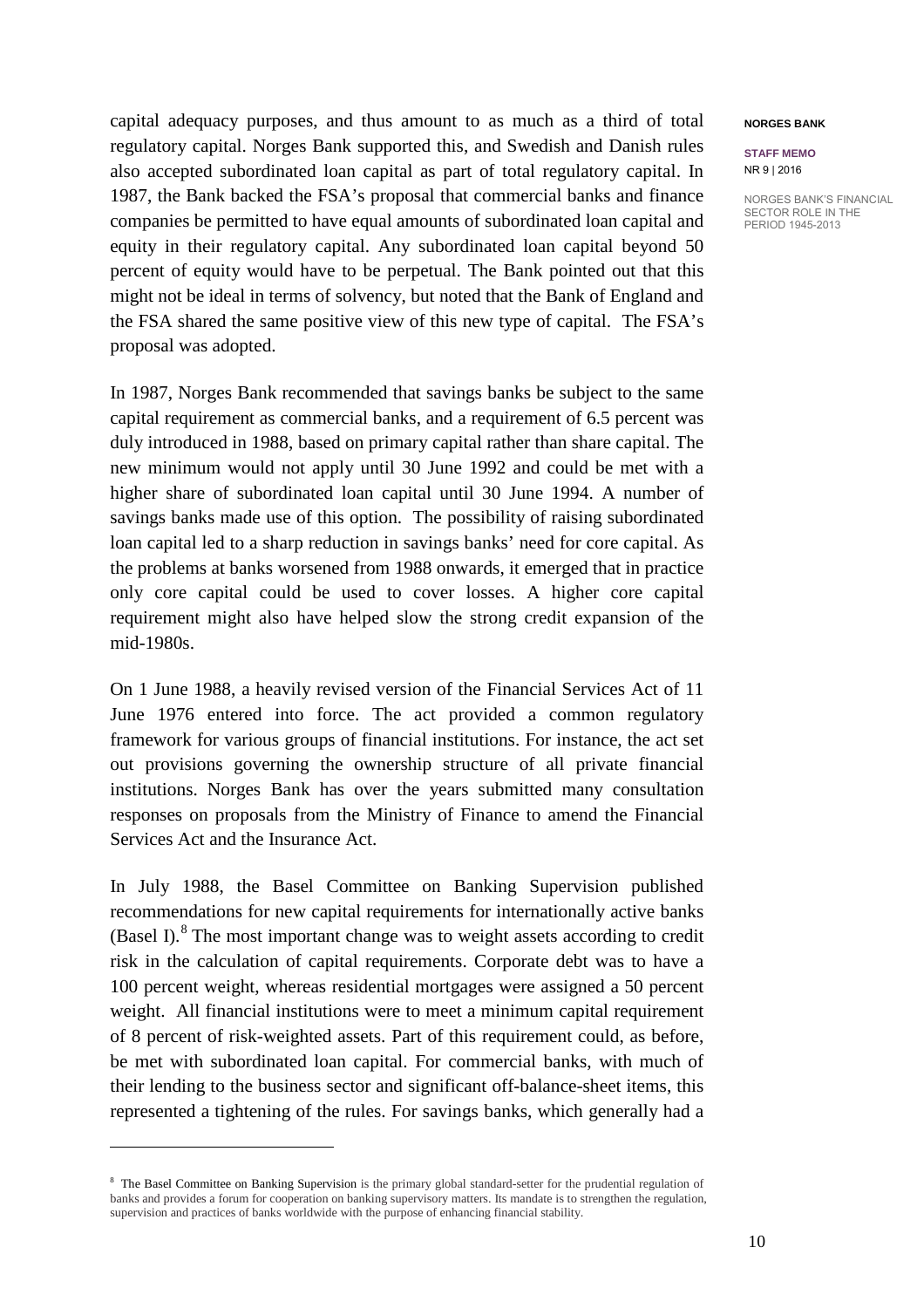higher share of residential mortgages, the changes entailed more relaxed rules. The FSA and Norges Bank worked closely together on the introduction of the new capital requirements, which were adopted in 1990.

There were soon calls for the capital adequacy rules to take even greater account of banks' actual risks, but work on a major overhaul of Basel I did not begin until 1999. Norges Bank and the FSA submitted a number of joint consultation responses to the Basel Committee on Banking Supervision. In general, they supported the proposals, but they also warned that the use of models could lead to an effective reduction in the capital requirements contrary to intentions. Basel II was incorporated into Norwegian law from 2007.

In the mid-1990s, securitisation and derivatives were subject to extensive analytical work at Norges Bank. Also on several occasions in the 2000s, the Bank argued that financial stability in Norway would probably be enhanced if a larger share of financing for firms and households went through the securities market. This was expressed, for example, in consultation responses, financial stability reports and the Governors' speeches. Securitisation entailed transferring loans to a special-purpose vehicle (SPV) that was not subject to licensing, supervision or capital requirements. <sup>[9](#page-10-0)</sup> The Ministry of Finance formulated the rules on securitisation so rigidly, however, that this did not appear as an attractive option for the banks. From 2007, the rules were amended so that securitisation could take the form of issuing covered bonds through wholly-owned mortgage companies that were subject to supervision and capital requirements. Norges Bank supported these amendments.

After the global financial crisis in 2008, an extensive process began internationally to make the financial sector more robust. The Basel Committee on Banking Supervision drew up proposals for more loss-absorbing capital at banks and quantitative liquidity requirements, known as Basel III. In a joint consultation response, the FSA and Norges Bank supported this tightening of the rules. The most important new capital requirements were incorporated into Norwegian law in 2013. They entailed a substantial increase in the core capital requirement.

### **3.4. Norges Bank's control function**

 $\ddot{\phantom{a}}$ 

The follow up and control of financial institutions' compliance with applicable credit and foreign exchange policy rules at all times was delegated principally to Norges Bank. Foreign borrowing by both banks and others was also regulated by the Bank. The scope of these duties increased substantially after the Monetary and Credit Policy Act entered into force in 1965 (cf. Section 3.2

#### **NORGES BANK**

#### **STAFF MEMO** NR 9 | 2016

<span id="page-10-0"></span><sup>&</sup>lt;sup>9</sup> A "bankruptcy-remote" entity with operations limited to acquiring and financing specific assets.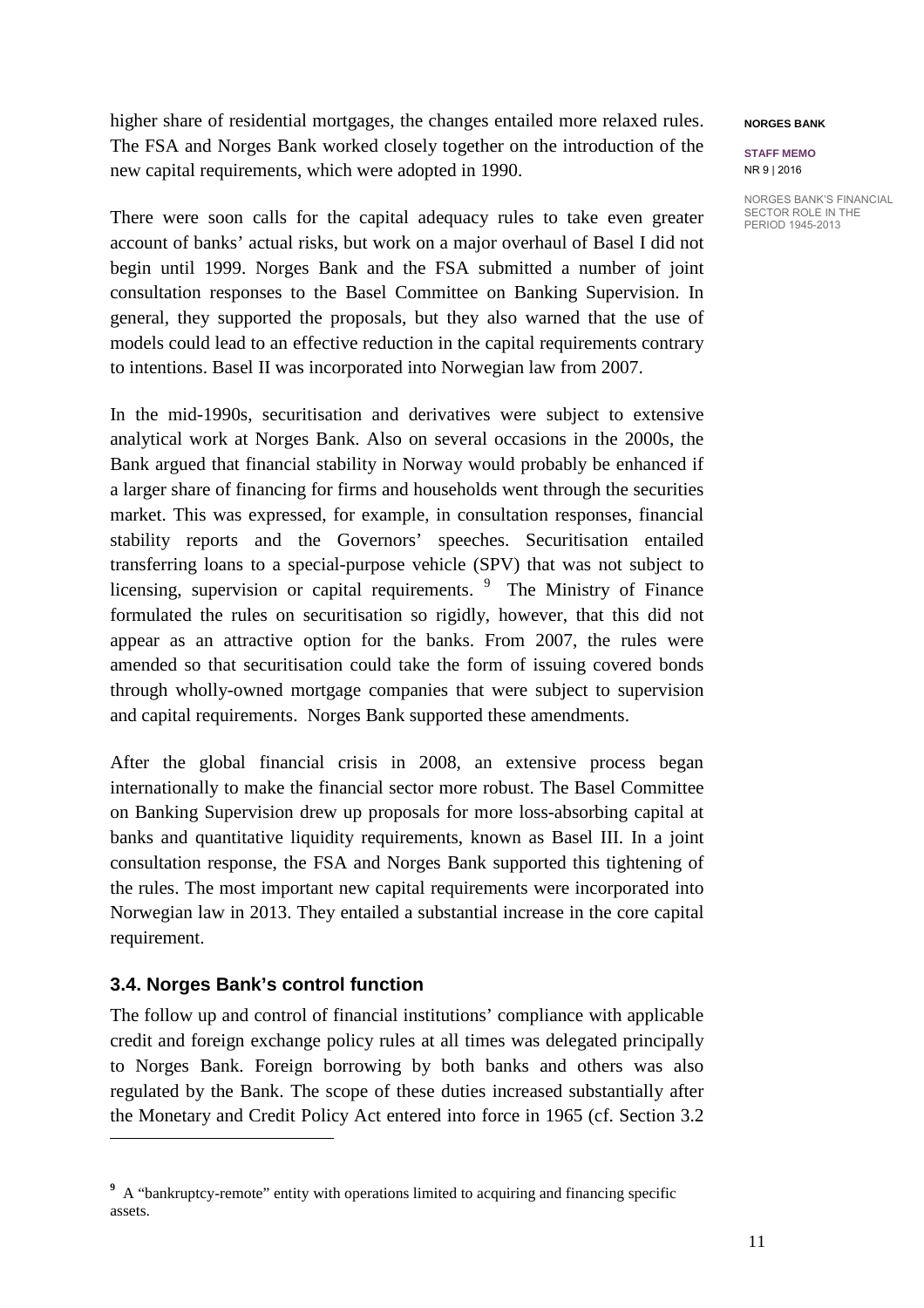above). Until most credit regulation was phased out in the second half of the 1980s, and foreign exchange regulation in 1990, credit and foreign-exchange policy controls made up a substantial part of Norges Bank's work. The Bank carried out continuous controls of interest rate setting right through to 1993. The abolition of these control duties paved the way for a sharper focus on core activities such as monitoring and stability in the financial sector area.

### **3.5 The banks' guarantee funds**

A statutory guarantee fund for savings banks was established in 1924. A statutory scheme for commercial banks was not put in place until 1961, but was preceded by a voluntary scheme that covered most deposits. From 1961, both funds were governed by the new Commercial Bank Act and Savings Bank Act. The main aim of the guarantee funds was to protect households and other small investors in need of risk-free and liquid deposits, and to prevent financial panic from breaking out as a result of runs on banks. The Norwegian Bankers' Association and the Norwegian Savings Banks Association acted as secretariats for the two funds. The FSA and Norges Bank had a representative on the board of each fund. During the banking crisis and until the creation of the Government Bank Insurance Fund in March 1991, the guarantee funds played a key role in producing analyses and proposals for solutions for troubled banks.

As problems mounted at the banks, Norges Bank presented an in-depth review of the two guarantee schemes to the FSA, the Ministry of Finance and the two bank associations in February 1990. Among other things, the review discussed harmonisation of rules, restrictions on the deposit guarantee and the issue of whether there should be one or two funds. The deterioration in banks' position from late 1990 meant that the Ministry of Finance did not follow up these proposals until 1994. It was then decided that the Banking Law Commission should look in more detail at the regulatory and legislative framework.<sup>[10](#page-11-0)</sup>

Norges Bank largely supported the majority proposals in the commission's report on guarantee arrangements and public administration of financial institutions. [11](#page-11-1) The majority wanted to retain the system of a relatively general and broad framework for when support action could be taken. A minority argued that a fund's support measures should not exceed what would be covered by the fund in case of public administration (least-cost principle). The commission unanimously supported a guarantee for deposits of up to NOK 2 million, and this was included in the new Guarantee Schemes Act. Originally, Norges Bank had proposed a limit of NOK 1 million. The Bank recommended a single bank guarantee fund on a number of occasions. As a result of the

 $\overline{a}$ 

#### **NORGES BANK**

**STAFF MEMO** NR 9 | 2016

<span id="page-11-0"></span><sup>&</sup>lt;sup>10</sup> The Ministry of Finance set up the Banking Law Commission in 1990 to review financial sector legislation and examine the need for statutory regulation of the payment system area.

<span id="page-11-1"></span><sup>&</sup>lt;sup>11</sup> NOU 1995:25, Sikringsordninger og offentlig administrasjon m.v. av finansinstitusjoner.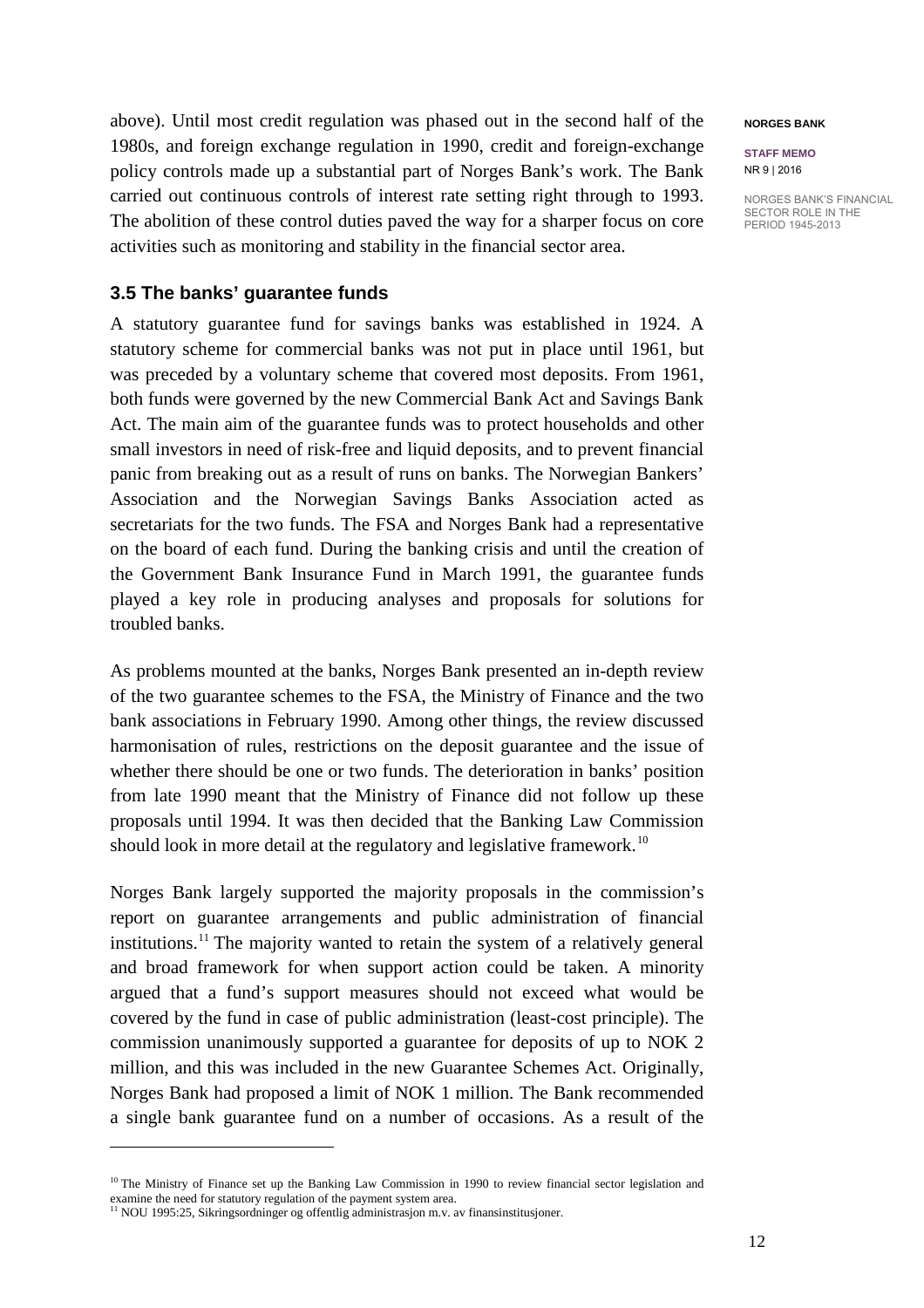merger of Den norske Bank (DnB, now DNB) and Sparebanken Gjensidige NOR, it was decided in 2004 that the two guarantee funds should be merged to create the new Norwegian Banks' Guarantee Fund. From 2005, branches of foreign banks were also permitted to join the scheme so that they could offer the same guarantee as Norwegian banks (topping up).

## 4. Structural policy and developments in the financial sector area

## **4.1 Structural policy – Norges Bank's role**

For the first 15 years after the Second World War, the authorities showed no great interest in the banking structure. Attention focused mainly on supporting businesses in weak areas of the country with guarantees and investment credits through state banks. From around 1960 through to the early 2000s, however, assessments of structural policy in the financial sector area and consultation responses on mergers, new branches and other structural changes at financial institutions were a major task for Norges Bank. When commenting on mergers and branch openings, the Bank's regional branches also played a key role for banks in their respective geographical areas.

Between 1938 and 1961, the three largest Norwegian commercial banks – Bergens Privatbank, Den norske Creditbank (DnC) and Christiania Bank – swallowed up a total of 30 small and medium-sized banks. The authorities wanted to see strong regional and district banks as a counterbalance to the big three commercial banks. To develop a decentralised banking industry with competition between players, there was a particular need to create stronger savings bank units. Norges Bank supported the proposals in report NOU 1982:39 "On the banking structure" to avoid further concentration at the big three commercial banks through mergers and to adopt a more liberal practice when it came to allowing the big banks to open branches. The Bank was also positive with regard to mergers of commercial and savings banks where this contributed to stronger regional banking units.

The system of correspondent banks met Norwegian banks' needs for international banking services for many years, but the emergence of the Norwegian oil industry meant that wholly-owned subsidiaries or branches abroad gradually became more common from the late 1970s. Less onerous bank regulation than in Norway meant that many banks set up operations in Luxembourg, but Norwegian banks were also represented in London, Zürich and elsewhere. Even back in the early 1970s, Norges Bank had been supportive of letting foreign banks operate in Norway, but subject to certain conditions. Reciprocity was considered important in this respect. It was only from 1

#### **NORGES BANK**

**STAFF MEMO** NR 9 | 2016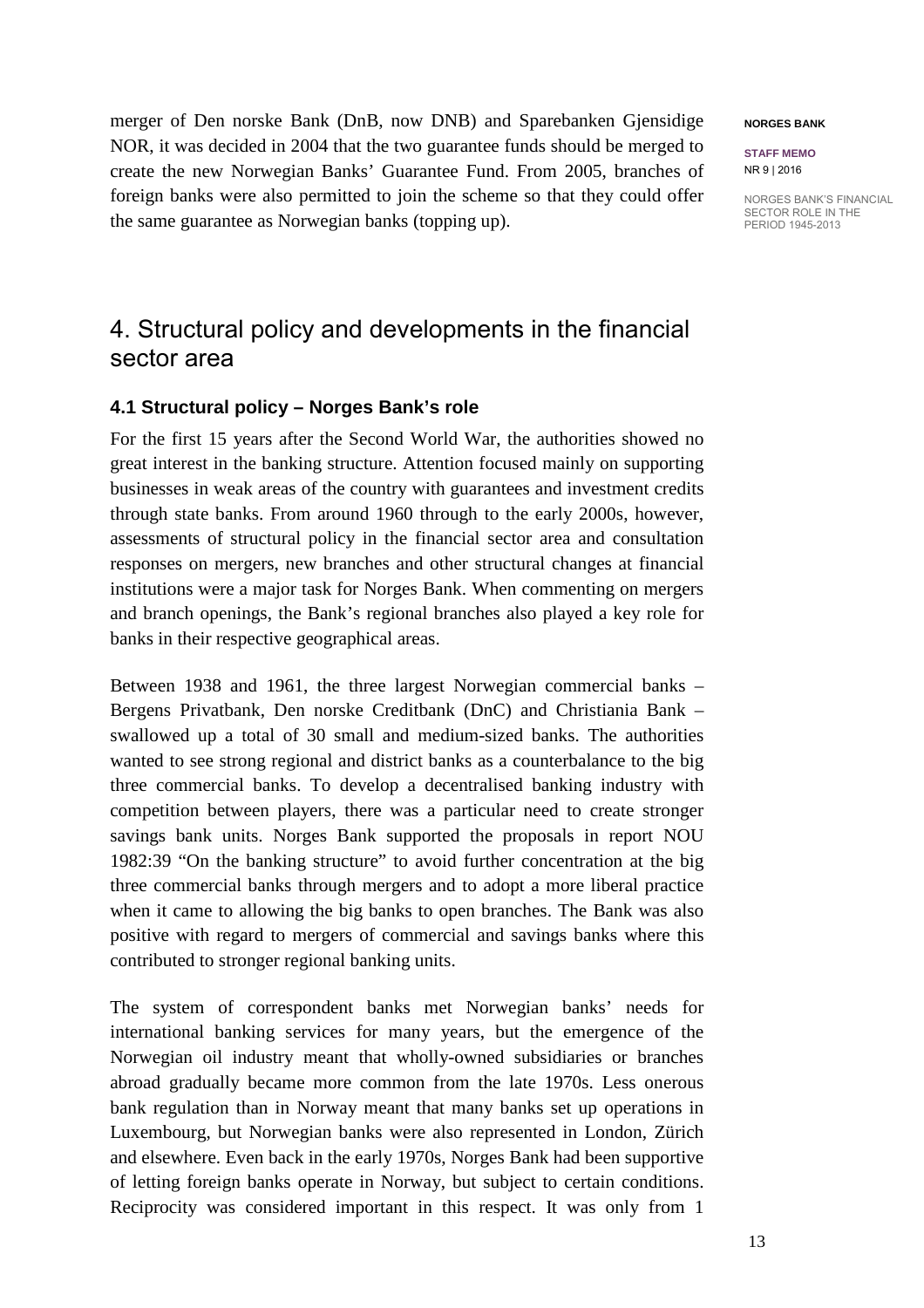January 1985 that seven foreign commercial banks were granted licences to operate in Norway through Norwegian subsidiaries rather than branches. The entry into force of the EEA agreement in 1994 gave foreign credit institutions in the EEA the right to open branches in Norway.

The international liberalisation process during the 1980s made it easier to conduct banking business across national borders. The aim was to encourage competition, and Norges Bank supported this. Towards the end of the 1980s, expectations of increased international competition and major earnings problems at many financial institutions led to changes to structural policy. The risk of diminished competition in the Norwegian market seemed less of an issue when foreign financial institutions were a genuine alternative. The award of a licence for the merger of two of the largest commercial banks – DnC and Bergen Bank – to form Den norske Bank (DnB) in 1989 has to be seen in this light. Norges Bank was basically positive to the merger and argued that a liberal approach should be taken to mergers and acquisitions; only a merger between DnB and Christiania Bank should be ruled out. Norges Bank also argued that the Government-owned post office bank Postbanken should be given greater freedom, that the rules on opening new branches should be relaxed, that it should be easier for foreign banks to set up operations in Norway, that the special treatment of savings banks should be toned down, and that banks and insurers should be allowed to form part of the same group of companies.

Between 1994 and 2003, Norges Bank produced a number of detailed consultation responses and other submissions to the FSA and the Ministry of Finance on structural and competition-related issues in the financial sector area. While Norges Bank advised in 1997 that DnB should be permitted to take over BN Bank, with headquarter in Trondheim, the Ministry of Finance rejected the application due to the structural and regional policy objective of having at least one major financial center outside Oslo.<sup>12</sup> In the 1990s, Fokus Bank, also with headquarter in Trondheim, was subject to a number of failed takeover bids. Norges Bank backed the solution devised in 1999 whereby a Danish bank, Den Danske Bank, was permitted to form a Norwegian financial services group in which Fokus Bank was a subsidiary bank. Norges Bank had no objections to the Nordic Baltic Holding group's acquisition of Christiania Bank as a subsidiary bank in 2000, which led to the formation of Nordea.<sup>[13](#page-13-1)</sup> The merger gave rise to extensive discussions between the Nordic central banks on crisis management for cross-border banking activities.

 $\overline{a}$ 

#### **NORGES BANK**

#### **STAFF MEMO** NR 9 | 2016

<span id="page-13-1"></span><span id="page-13-0"></span><sup>&</sup>lt;sup>12</sup> BN Bank was acquired in 2004 by Icelandic bank Íslandsbanki, which changed name to Glitnir in 2008. <sup>13</sup> Christiania Bank, Nordbanken (Sweden), Merita Bank (Finland) and Unibank (Denmark) formed the new bank group Nordea in 2001.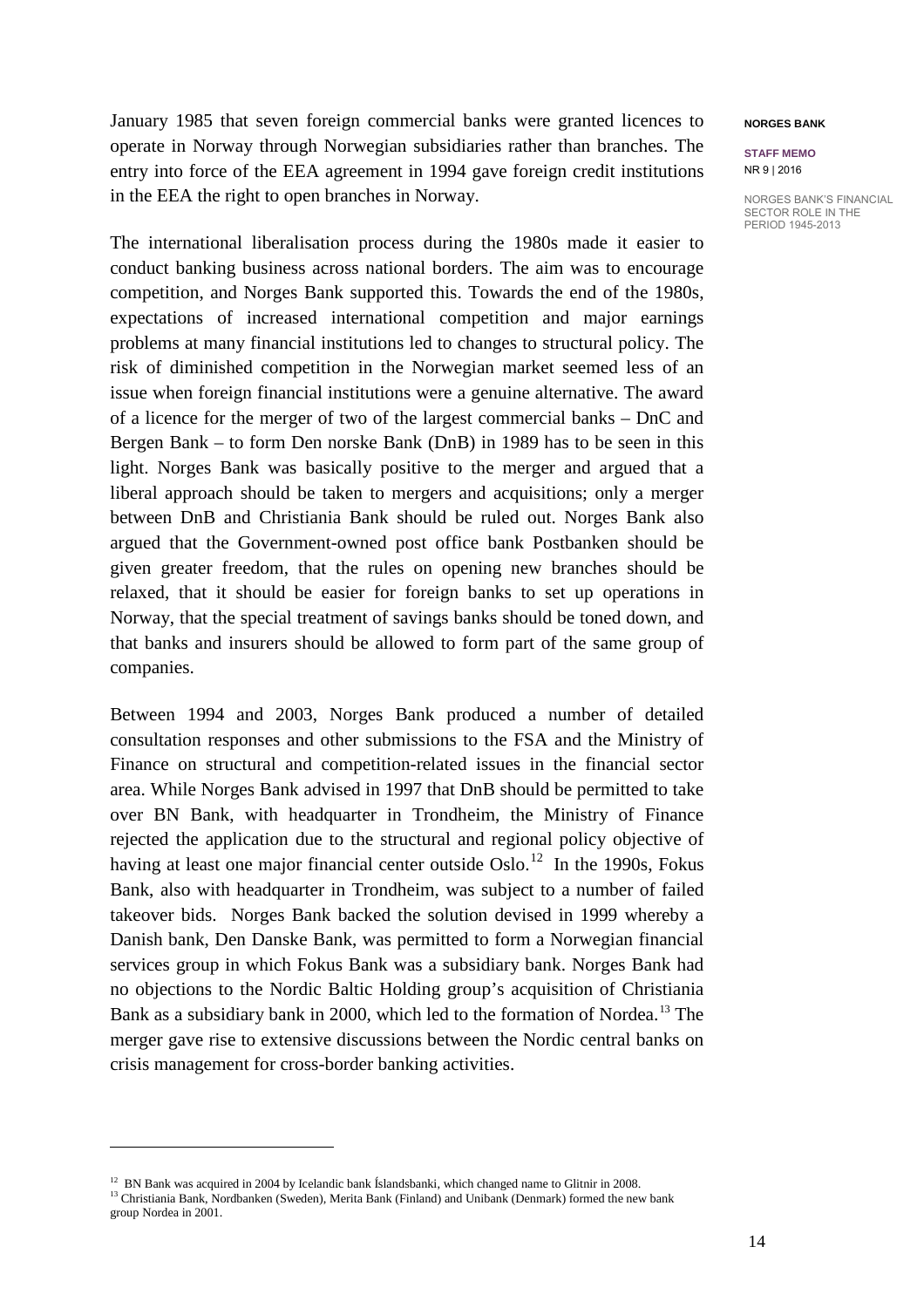One important case in terms of financial stability was the application in 2003 to merge the two largest banking groups in Norway: DnB and the savings bank Gjensidige NOR. For Norges Bank, the main issue was the implications for financial stability. It was argued that a crisis at the merged bank would have greater negative consequences than a crisis at either of the existing banks. On the other hand, increased size would provide scope for cost savings, diversification and better risk management, which could provide a better basis for sound financial strength. The banking crisis had also shown that the authorities were capable of handling a crisis that extended to a larger part of the Norwegian banking industry than the merged DnB NOR would account for. Norges Bank also contemplated the possible adverse effects of the merger in the form of increased moral hazard. In its consultation response, the Bank concluded that financial stability considerations were not an insurmountable obstacle to the merger of the two banks.

## **4.2 Structural trends**

As can be seen from Table 1, the most striking change in the financial sector from 1950 to 1980 was the state banks' increased share of total lending, which

|                            | 1950 | 1960 | 1970        | 1980 | 1990     | 2000         | 2010         |
|----------------------------|------|------|-------------|------|----------|--------------|--------------|
| State banks <sup>14</sup>  | 23   | 31   | 32          | 40   | 21       | 12           |              |
| <b>Commercial banks</b>    | 41   | 25   | 23          | 21   | 30       | 38           | 37           |
| <b>Savings banks</b>       |      |      | 19          | 16   | 21       | 32           | 23           |
| <b>Mortgage companies</b>  | Q    |      | 8           |      |          |              | 29           |
| <b>Finance companies</b>   |      |      | 3           | 3    | 3        |              | $\mathbf{R}$ |
| <b>Insurance companies</b> |      | 16   | 15          | 9    | 8        |              |              |
| <b>Total</b>               | .OO  | LOO  | $100^\circ$ | 00   | $\Omega$ | $($ $)($ $)$ |              |

Table 1: Financial institutions' share of lending to the public, 1950-2010.

Source: Norges Bank

has since fallen back sharply. The commercial and savings banks' share of lending fell from 1950 to 1980 but recovered to 70 percent in 2000 following the rapid credit expansion of the 1980s and strong growth in the second half of the 1990s.

Mortgage and finance companies' share of lending increased through to 1990, and the decline in the following decade was due partly to a number of mortgage companies converting to banks. Since 2007, several banks have set up mortgage companies to which they have transferred their residential mortgages, which explains the shift between banks and mortgage companies

#### <span id="page-14-0"></span><sup>14</sup> Including Postbanken and Postgiro.

 $\overline{a}$ 

**NORGES BANK**

**STAFF MEMO** NR 9 | 2016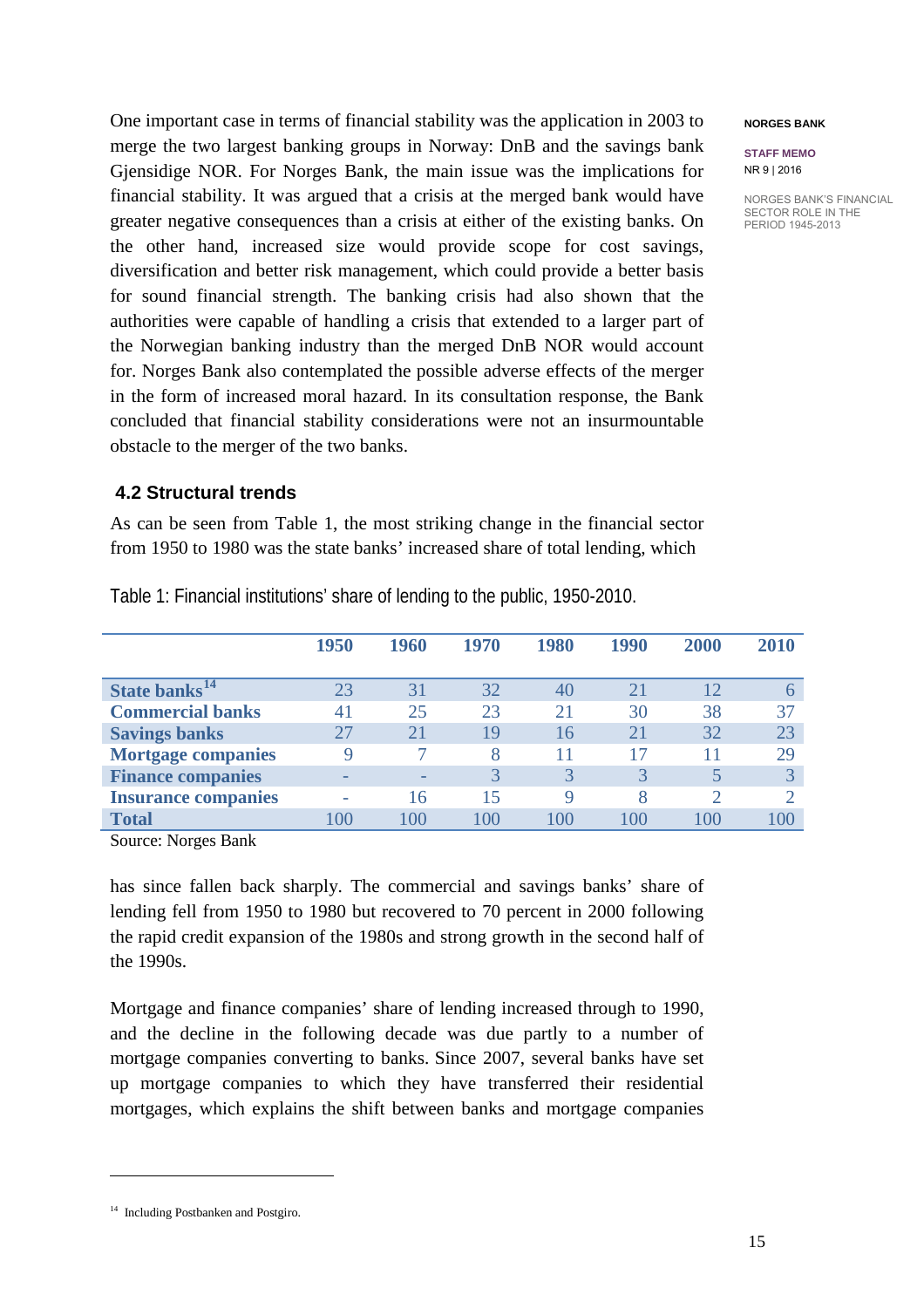between 2000 and 2010. Insurance companies increased their share of lending through to 1965, but it has since dropped back considerably.

#### **NORGES BANK**

#### **STAFF MEMO** NR 9 | 2016

NORGES BANK'S FINANCIAL SECTOR ROLE IN THE PERIOD 1945-2013

At the same time that these changes in market shares were taking place, there were also significant changes within each group, especially in terms of the concentration of companies. The number of commercial and savings banks fell sharply from 1950 to 2010 (Table 2). The drop in the number of commercial banks was mainly a result of small local commercial banks being taken over by one of the big three. Until about 1970, the decline in the number of savings banks was due mainly to small banks merging with one another or with larger players. Later, a number of regional full-service solutions emerged. The sharp rise in the number of private finance companies from the late 1960s was because they met different needs than the banks and were, at times, subject to fewer restrictions.

|                           | 1950 | 1960 | 1970 | 1980 | 1990 | 2000 | 2010           |
|---------------------------|------|------|------|------|------|------|----------------|
| <b>State banks</b>        | 12   | 10   | 8    | 9    | 10   | 3    | $\overline{4}$ |
| <b>Commercial banks</b>   | 89   | 68   | 40   | 24   | 23   | 22   | 31             |
| <b>Savings banks</b>      | 606  | 597  | 493  | 322  | 142  | 130  | 113            |
| <b>Mortgage companies</b> |      | 12   | 16   | 15   | 15   | 12   | 30             |
| <b>Finance companies</b>  | 26   | 48   | 146  | 68   | 71   | 53   | 52             |
| Life insurance companies  | 14   | 14   | 11   | 12   | 12   | 19   | 22.            |
| <b>Non-life insurance</b> | 128  | 156  | 125  | 116  | 56   | 102  | 113            |
| companies                 |      |      |      |      |      |      |                |
|                           |      |      |      |      |      |      |                |

Table 2: Number of financial institutions, 1950-2010.

Source: Statistics Norway.

## 5. Norges Bank's monitoring and analysis of the financial sector area

## **5.1 Development of monitoring and analysis work**

Economic policy in the first decades after the Second World War featured a fixed exchange rate, strict currency regulation and direct management of money and credit. Throughout his time as Governor (1954-1970), Erik Brofoss was closely involved in formulating a long-term structural policy for the business sector in general and the financial sector in particular. Once the instruments in the Money and Credit Policy Act were taken into use at the start of 1965 to manage the credit supply, Norges Bank's control and advisory roles in the financial sector area meant that it needed a continuous overview of credit developments. This led to the Bank having to strengthen its insight into the financial sector during the 1970s, with a particular emphasis on the banks.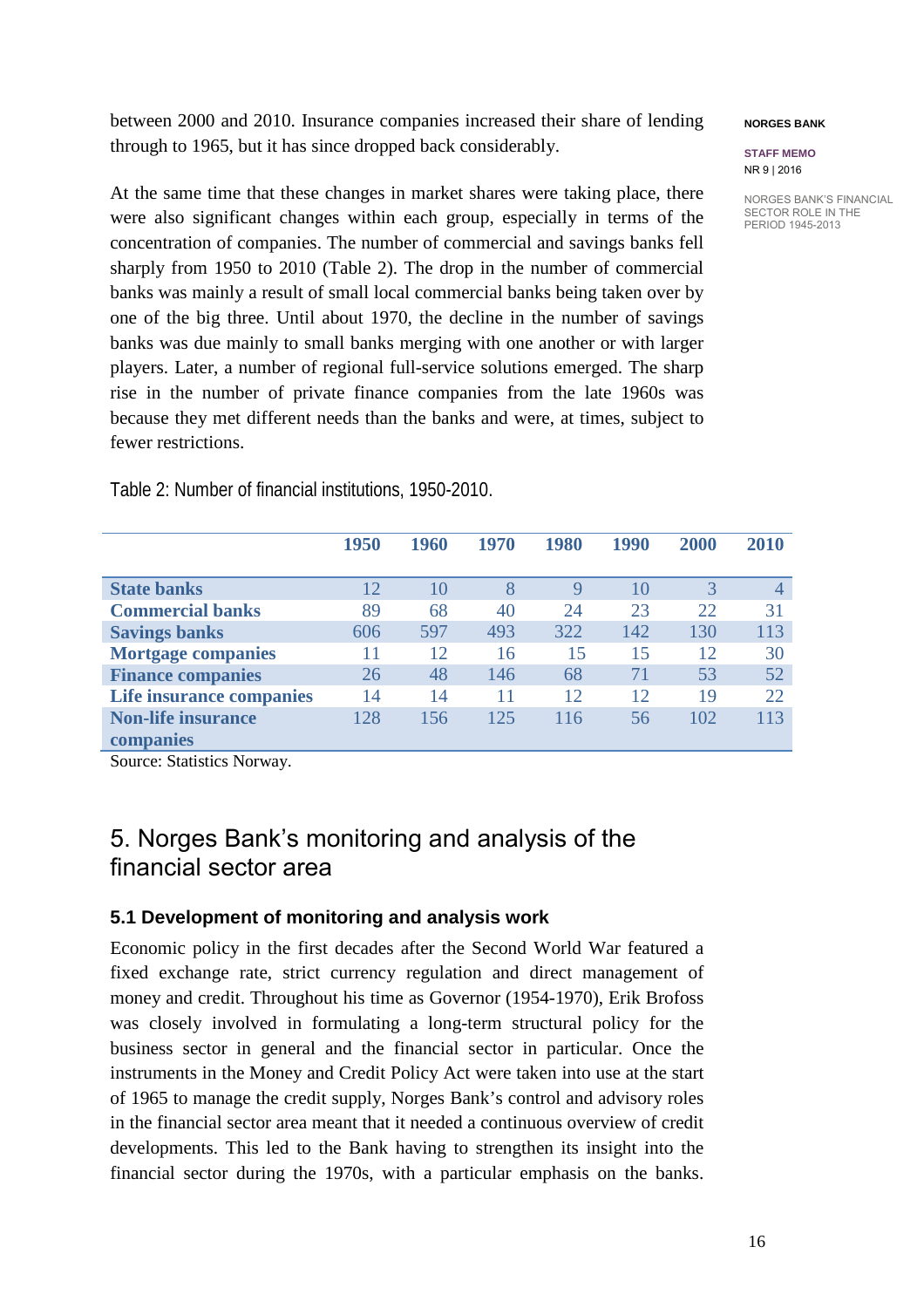Until the beginning of the 1980s, however, the Bank produced few studies of banks' solvency, competition in the financial sector or financial stability.

The market-orientated policy approach from the mid-1980s meant that Norges Bank's duties and activities in the financial sector area shifted gradually away from operational supervisory and control functions to monitoring and analysing financial and macroeconomic trends. This was accentuated by mounting problems in the financial sector from 1987 and by the Bank's increasing exposure to individual banks. Partly to limit weak banks' scope to fund credit expansion with central bank loans and partly with its own risk exposure in mind, Norges Bank introduced general restrictions on F-loans in 1988 based on banks' solvency.<sup>[15](#page-16-0)</sup> Internally, there was some scepticism about introducing general quantitative restrictions in a newly liberalised market. There was also some opposition because restrictions of this kind could be interpreted as the Bank lacking confidence in the banking system.

Good insight into the financial strength of individual institutions was necessary for the central bank to be able to decide when to provide liquidity support. From 1988, reports were prepared on internal risk at financial institutions, and crisis management strategies were developed in collaboration with the Ministry of Finance and the FSA. More resources were put into monitoring international trends in the financial sector area and how other central banks were responding to them. From 1988 to 1993, a substantial part of Norges Bank's work in the financial sector area focused on matters relating to the banking crisis. From 1991 to 1993, much of this was related to the Bank's secretariat role for the Government Bank Insurance Fund (see section 6.3 below). From 1994 onwards, the situation in the financial sector normalised, and the Bank's secretariat duties for the Government Bank Insurance Fund were scaled back sharply. Drawing on the experience of the banking crisis, the Bank stepped up its work on monitoring the financial sector and the payment system, and financial stability was defined as a core activity. At the same time, the Bank's use of resources on consultation responses and regulation and control duties was reduced further.

In 1994, the FSA developed a macroeconomic monitoring programme with the intention of identifying problems that could spark financial crises or in some other way threaten financial stability. This programme was based on extensive collaboration with Norges Bank. On the basis of this work, and the Bank's own assessment of the importance of analysing the relationship between macroeconomic trends and developments in the sector, Norges Bank decided at the beginning of 1995 to produce quarterly reports summing up the situation in the financial sector. In 1996, it decided to publish these reports semi-annually

 $\overline{a}$ 

#### **NORGES BANK**

#### **STAFF MEMO** NR 9 | 2016

<span id="page-16-0"></span><sup>&</sup>lt;sup>15</sup> F-loans carry a fixed interest rate and are normally allotted at auction.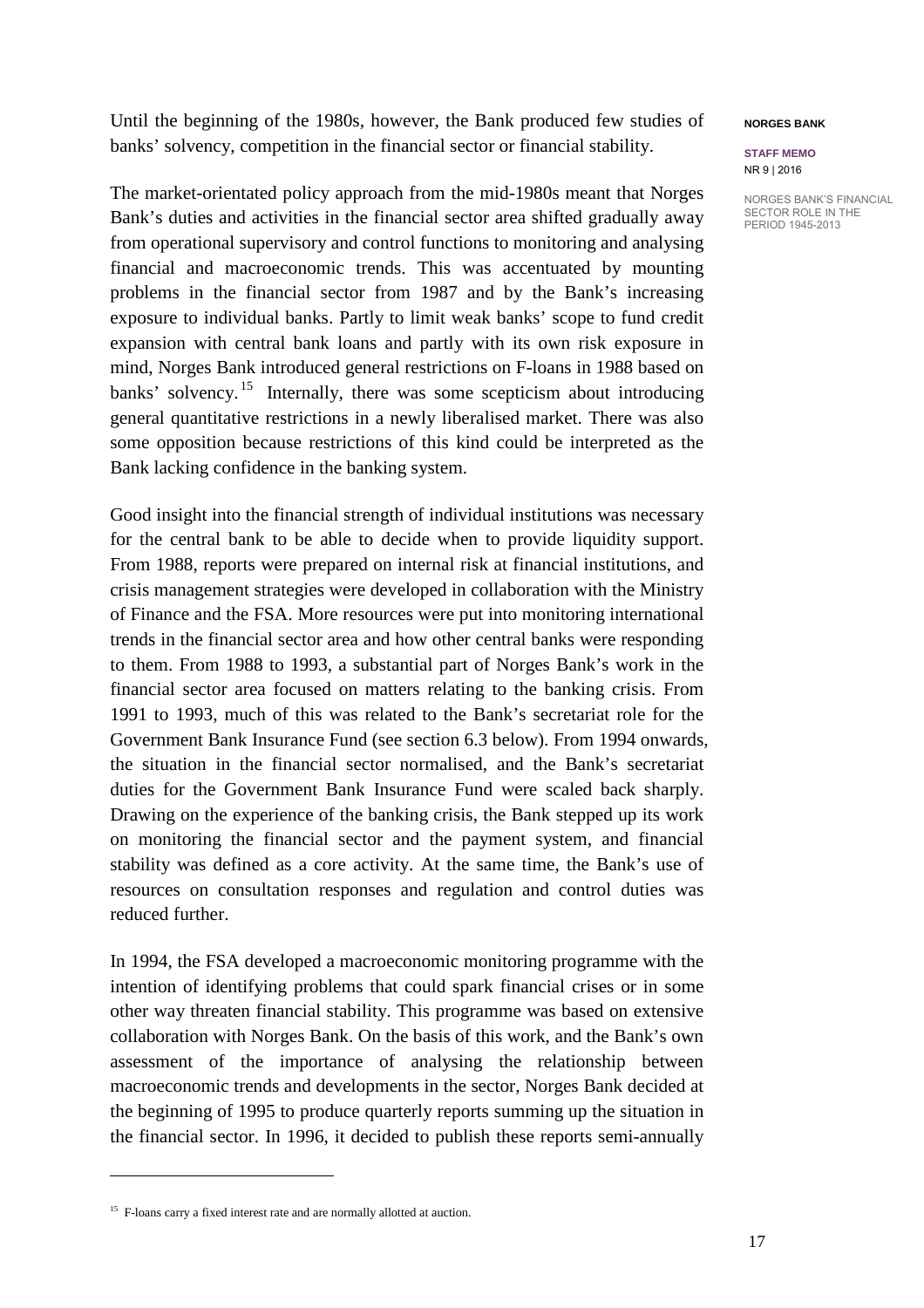from 1997 onwards. As well as being considered by the Executive Board, these reports would be discussed at senior management meetings between the FSA and Norges Bank and sent to the Ministry of Finance. To begin with, the reports were not made public.

In the years that followed, considerable importance was attached to strengthening the surveillance of the economy and the financial sector in order to detect vulnerabilities. An external version of the report was published twice a year in Norges Bank's quarterly *Economic Bulletin* from 1997, and as a separate publication from 2000 presented at a press conference. The main aim of the reports has always been to paint a general picture of the financial sector's current status and outlook. In terms of both analysis and presentation, the report underwent substantial changes from 2000 to 2013, inspired partly by the three expert panels that assessed the report in the light of other central banks' reports in 2002, 2005 and 2007. Collaboration with academic institutions, other central banks (including Sveriges Riksbank, the Bank of Finland and the Bank of England) and international organisations such as the EMI/ECB, BIS and IMF has also contributed to its evolution.

During the 1990s, financial stability crystallised internationally as one of the three main tasks of a central bank.<sup>[16](#page-17-0)</sup> Considerable effort was put into adapting Norges Bank's organisation and expenditure to changes in the range of duties that were customary among its peers. Drawing up reports on financial stability involved comprehensive processes that were be given very high priority and involved several departments of the Bank. It was stressed that securities markets would play a growing role in both monetary policy effectiveness and financial stability, and an increased volume of cross-border payments would make new demands of national payment systems. New financial instruments and markets were also evolving rapidly. Not least as a result of the EEA agreement coming into effect on 1 January 1994, these factors would have a growing impact on the Norwegian financial system. In 1998, during the Asian crisis, it was decided that there should also be more focus on international developments.

The business sector had traditionally brought banks the heaviest losses. To strengthen its insight into this sector, Norges Bank had developed a system for IT-based analysis of corporate accounts using data for all firms in Norway. A model (SEBRA) was gradually developed to predict banks' expected loan losses from business lending.<sup>[17](#page-17-1)</sup> SEBRA was also used for projections and stress-testing of banks' loan losses in various macro scenarios, for analysing banks' pricing of business loans, and for assessing the potential effects of

 $\overline{a}$ 

#### **NORGES BANK**

**STAFF MEMO** NR 9 | 2016

<span id="page-17-0"></span> $^{16}\,$  The two others being a stable value of money and efficient payment systems.

<span id="page-17-1"></span><sup>&</sup>lt;sup>17</sup> SEBRA is an acronym for Norges Bank's model for credit risk in the enterprise sector, «System for EDB-based Accounts Analysis».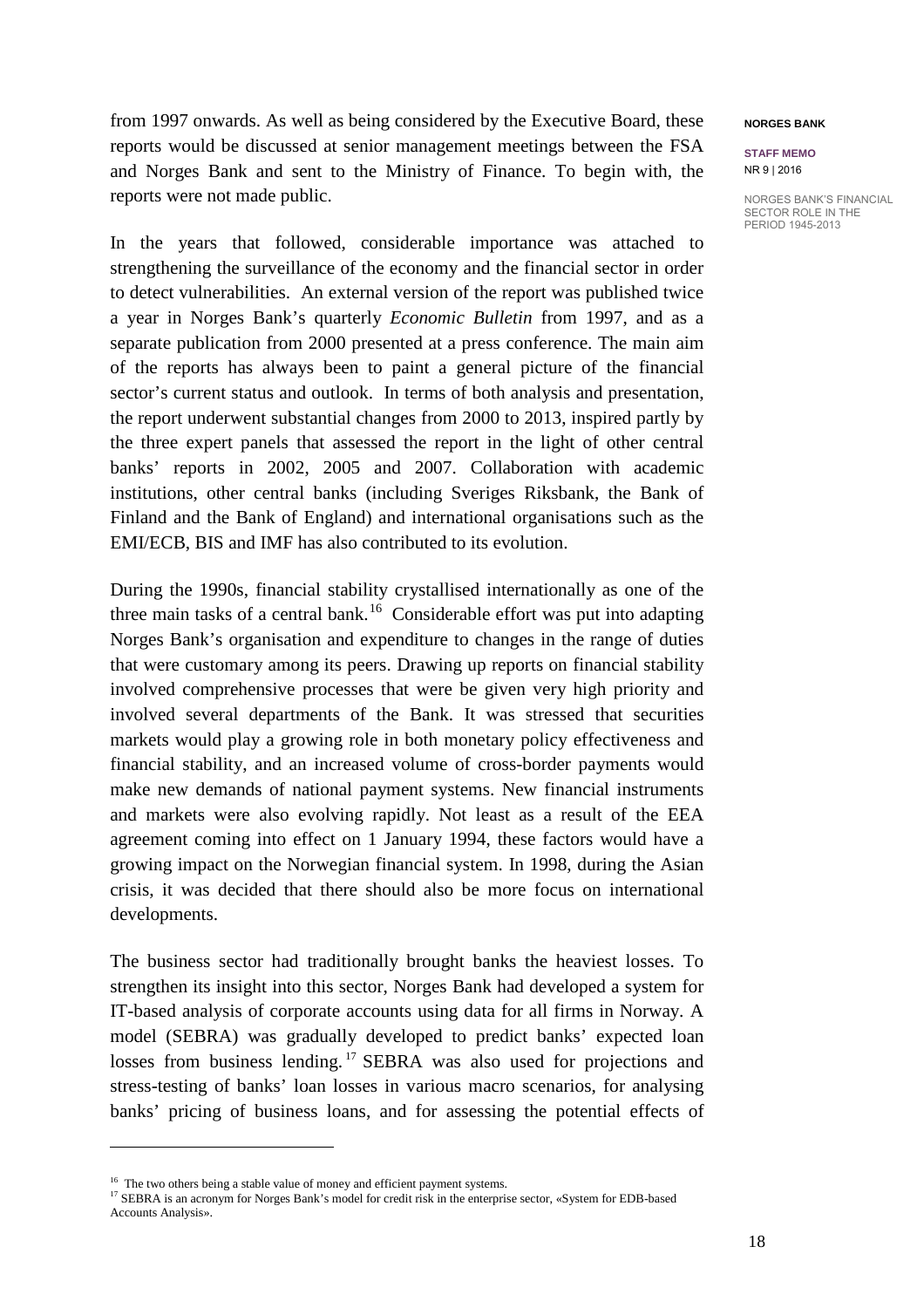changes in capital requirements. Norges Bank's macroeconomic model RIMINI was used increasingly to analyse credit risk during the 1990s and early 2000s. [18](#page-18-0) In 2004, RIMINI was replaced with Norges Bank's Small Macro Model (SMM). Growing use was also made of other models to shed light on credit risk. In addition, there were extensive analyses of developments in household debt based on data for tax receipts from all households from Statistics Norway. The years before the global financial crisis of 2007-2009 saw continuous further development of financial stability analyses, and work on contingency planning and crisis management was also stepped up.

### **5.2 Monetary policy and financial stability**

With a fixed exchange rate, monetary policy has to be geared to that objective and there will hardly be any leeway to address other considerations. The fixedrate policy in Norway was gradually relaxed until the introduction of an inflation target as the monetary policy objective in 2001. In principle, monetary policy could then also take account of the outlook for financial stability.

The work on financial stability attached importance to the relationship between price stability and financial stability from an early stage. Besides participating in the regular internal coordination of monetary and foreign-exchange policy issues and issues relating to financial markets and payment systems, the financial stability department was also part of a separate monetary policy group at Norges Bank that discussed matters material to interest-rate decisions. In summer 1999, the internal processes for setting interest rates were overhauled. Based on the pattern at the Bank of England, a fact-finding session was introduced ahead of each rate-setting meeting, where staff from different departments presented the latest data in their areas. The financial stability department's contributions to the rate-setting process consisted of structural and cyclical information on the financial system and households' and firms' balance sheets. Besides ensuring awareness of vulnerabilities in the financial system, this information was useful for assessing the outlook for output and inflation.

In 2005, an external expert panel's review of the financial stability reports noted that Norges Bank was early to recognise the interlinkages between financial stability and monetary policy. There had long been a debate at the Bank about whether, and if so how, financial stability considerations should affect rate setting. However, for a long time the attitude was that the Bank should not attach too much weight to financial imbalances in the implementation of monetary policy. After the Bank began publishing projections for the key policy rate in 2005, factors important for financial

 $\ddot{\phantom{a}}$ 

#### **NORGES BANK**

**STAFF MEMO** NR 9 | 2016

<span id="page-18-0"></span><sup>&</sup>lt;sup>18</sup> RIMINI is an acronym for Norges Bank's quarterly macroeconomic model, "Real economy and Income accounts – a MINI-version".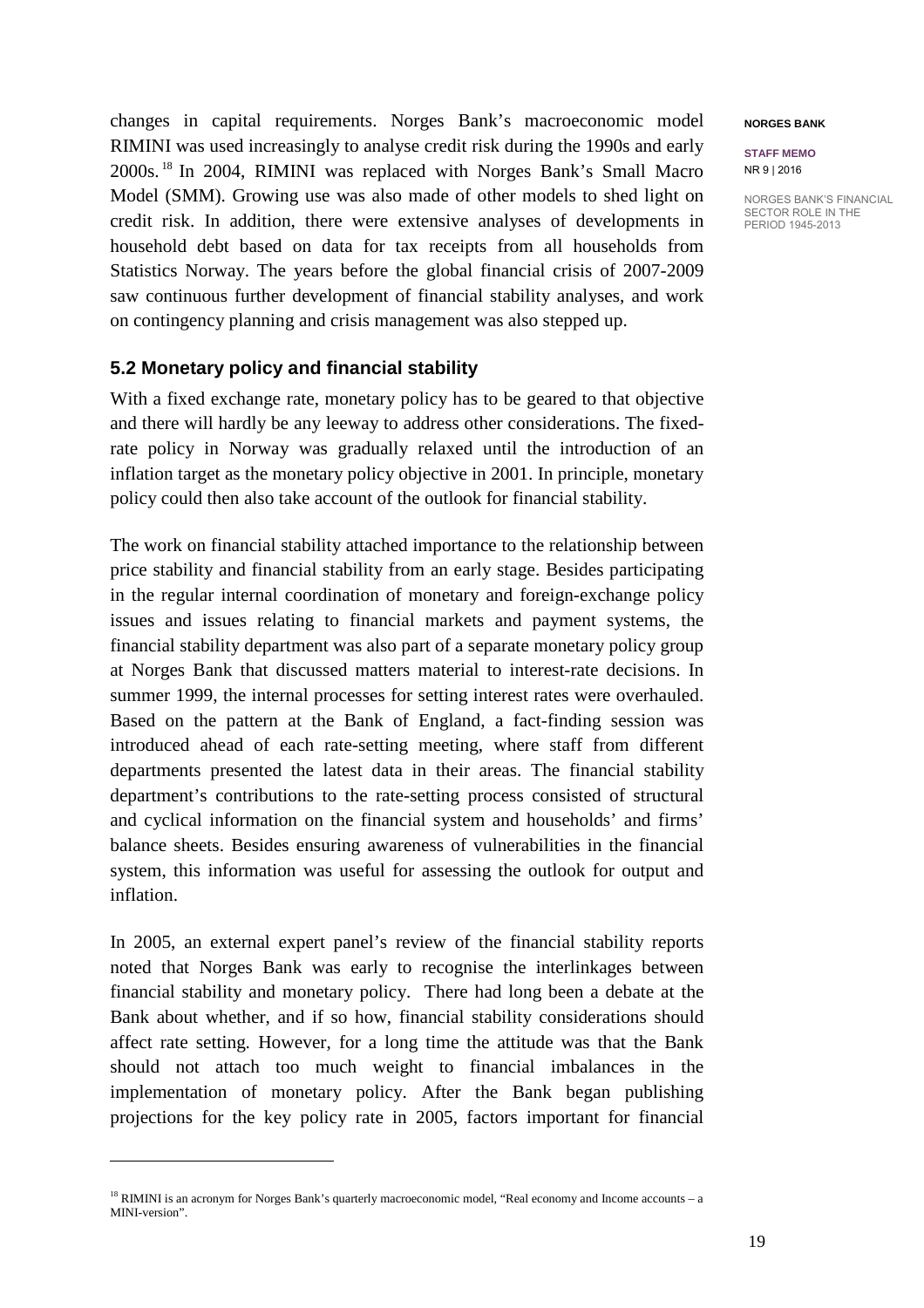stability were included in the criteria for an appropriate interest rate path. External communication on financial stability, on the other hand, was long subordinate to external communication on monetary policy. One dilemma was that if Norges Bank expressed any great concern about financial imbalances, this could trigger expectations of an increase in interest rates, resulting in an immediate appreciation of the krone. This meant that, to some extent, concerns about financial stability were toned down in the financial stability report compared with how they were presented internally.

After the international financial crisis in 2007-09, there was growing recognition both in Norway and abroad that financial stability and monetary and real economic stability cannot be viewed in isolation. Among other things, it was recommended that macroprudential instruments be used to dampen fluctuations in debt and asset prices and otherwise reduce the danger of financial instability. One such instrument, which forms part of the Basel III capital requirements, is the countercyclical buffer. In Norway, it was decided that Norges Bank should prepare the decision basis for the buffer and advise the Ministry of Finance on where it should be set. This new role also led to changes in Norges Bank's reporting. From 2013, the *Monetary Policy Report* was expanded to include an assessment of financial stability and present the decision basis for the countercyclical buffer. The *Monetary Policy Report* is published four times a year, while the frequency of the separate *Financial Stability Report* has been reduced from twice a year to once a year.

## 6. The banking crisis of 1987-1993, with the emphasis on Norges Bank's role

## **6.1 Background**

From the mid-1960s onwards, the credit budget was the major intermediate objective of the Norwegian authorities in the formulation and current assessment of monetary and credit policy. The credit budget was a relatively detailed presentation of target figures for the credit supply to the private and municipal sector from foreign and domestic lending sources. One of the main reasons for the gradual liberalisation of monetary and credit policy from the late 1970s and into the 1980s was growing problems achieving the desired level of aggregate credit supply without using the interest rate as an instrument of monetary and credit policy. Credit demand was high, because real interest rates were generally negative in the 1970s and early 1980s (Chart 2). After tax, the real interest rate was even more negative. The target figures for credit supply in the original national budgets were exceeded in all but one year from 1967 to 1987. Moreover, a share of the credit found new paths, such as through "shadow banks". During this period of deregulation, it could be difficult to determine just how strong credit growth actually was.

#### **NORGES BANK**

**STAFF MEMO** NR 9 | 2016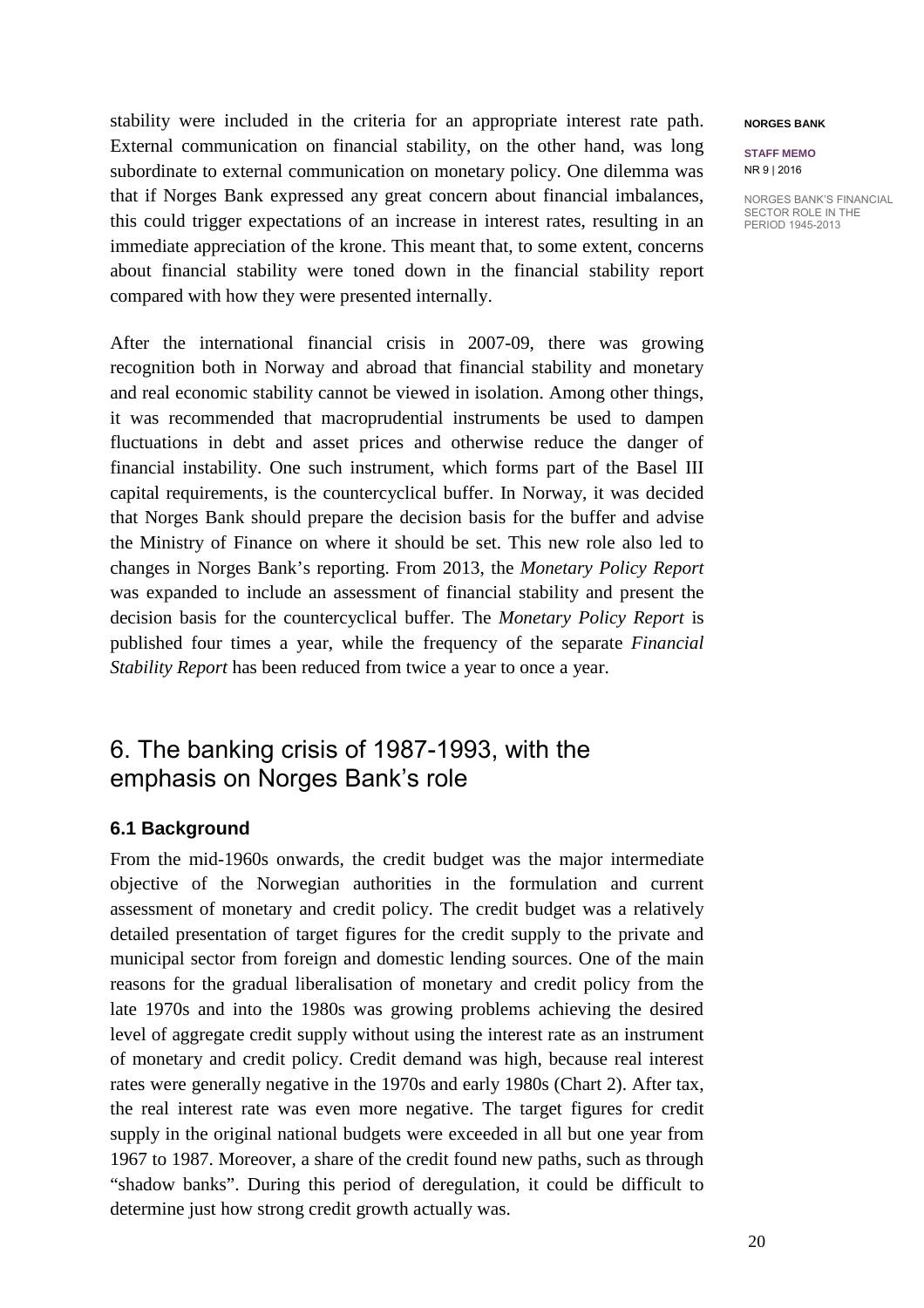Chart 2: The real interest rate, 1946-2010



#### **NORGES BANK**

**STAFF MEMO** NR 9 | 2016

NORGES BANK'S FINANCIAL SECTOR ROLE IN THE PERIOD 1945-2013

Source: Norges Bank

Direct regulation of banks' foreign borrowing was abolished in 1978 and replaced with a requirement that banks' net currency position should be zero. By hedging currency loans, banks could achieve this zero position and still fund increased lending in Norwegian kroner. Banks' rapid lending growth was increasingly funded with foreign loans into the 1980s. When turmoil in the foreign exchange market caused funding options abroad to dry up towards the end of 1985, the Government's maintenance of a politically determined money market rate meant that a substantial part of banks' credit expansion was funded instead with large unsecured liquidity loans from Norges Bank. At the end of 1986, banks' general loans from Norges Bank accounted for 16 percent of their assets, against just 1 percent at the end of 1984. There was, however, a final break with the previous interest rate management regime when, at a meeting on 30 October 1986, the Ministry of Finance backed Norges Bank's proposal to raise the upper limit for the overnight lending rate to 20 percent when the exchange rate approached the index's outer bounds.

In the period 1984-1986, real growth in domestic demand for goods and services was 9 percent stronger in Norway than in the OECD as a whole. The trade deficit grew rapidly, and prices and wages increased much more quickly than among Norway's trading partners. This necessitated significant fiscal tightening from 1986 to 1988, which was supported by Norges Bank. The outcome of these imbalances and the tightening of economic policy was that output growth slowed, and substantial overinvestment – especially in commercial buildings – became apparent. The number of bankruptcies also soared, and aggregate credit growth slowed from almost NOK 140 billion in 1987 to less than NOK 10 billion in 1991. Banks' loan losses increased considerably. Between 1984 and 1987, banks' losses on loans and guarantees fluctuated between 0.5 and 1 percent of their assets; between 1988 and 1992,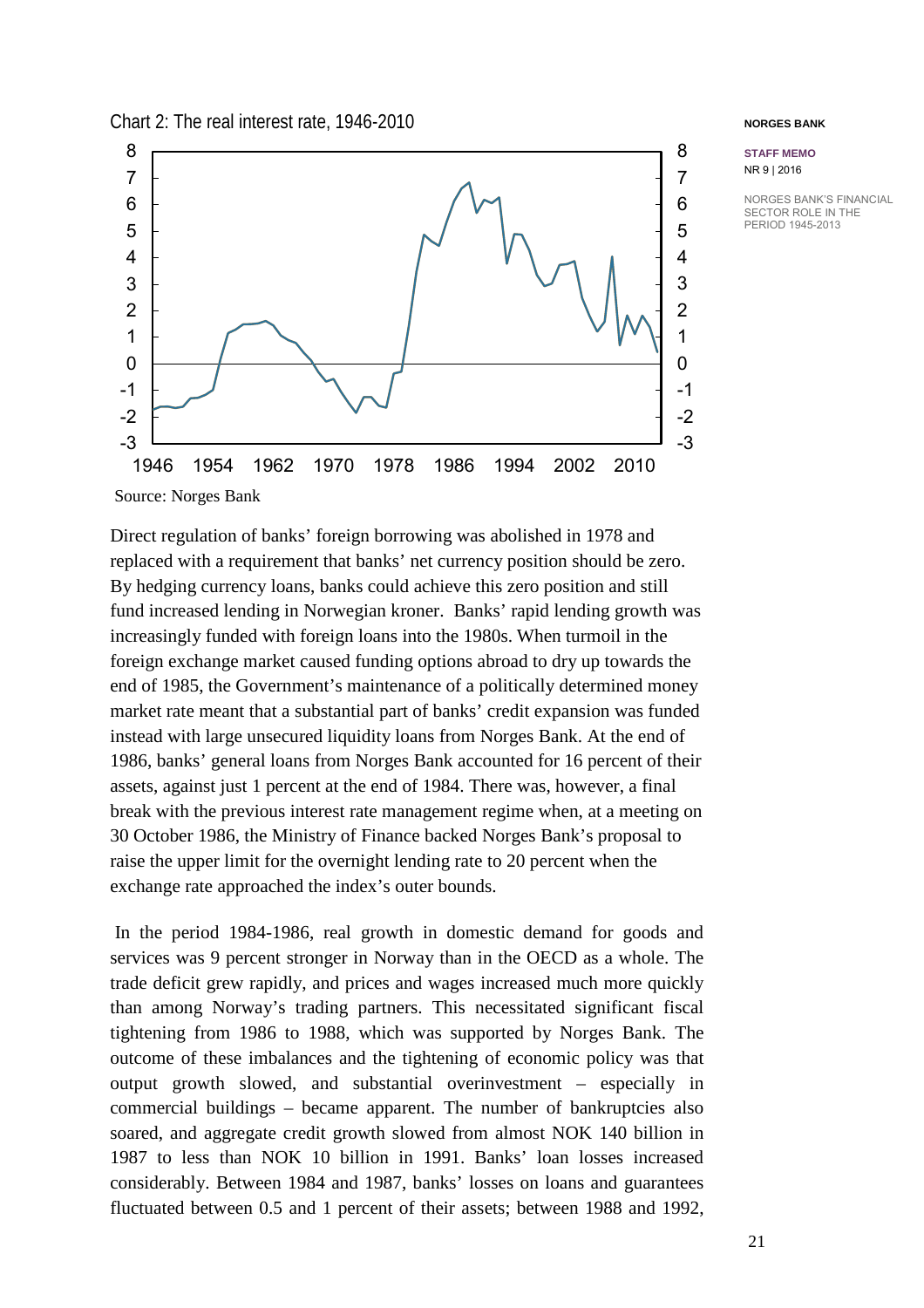they were mainly between 1.5 and 2 percent, peaking at 2.1 percent in 1989 at savings banks and 4.5 percent in 1991 at the commercial banks. This meant that banks as a whole operated at a loss, which eroded their reserves and made it hard to attract new equity. The mounting problems at banks in 1987-1990 culminated in the systemic crisis of 1991-1992.

## **6.2 Crisis management in 1987-1990**

The problems first emerged at finance companies, which had greatly expanded their lending in the 1980s. Loan losses increased substantially in 1987, and several finance companies had significant liquidity problems. In the first half of 1988, the situation at Norway's largest finance company, Nevi, the biggest company in a large financial group that also included the insurance companies of the Vesta group, became very serious. Because a loss of confidence in one of Norway's largest insurance groups could have severe financial repercussions, the eventual solution was for one of Norway's largest commercial banks (Bergen Bank) to take over Nevi. In connection with the takeover, Norges Bank granted Bergen Bank a short-term loan on special terms (S-loan) of NOK 1 billion at the overnight (D-loan) rate.

From 1988 to 1990, the situation deteriorated at many banks, and 14 had to apply for capital or guarantees from the banks' guarantee funds and S-loans from Norges Bank. Most of the S-loans were issued with a guarantee or assurance from the guarantee funds of a satisfactory equity position at the problem bank or the acquiring bank. Because the support measures during this period covered only small and medium-sized banks, the average amount drawn on S-loans was just NOK 3.8 billion in 1989, as against NOK 13.8 billion in 1992 during the systemic crisis. Due to uncertainty about banks' financial position and solvency, the rules for the general loan arrangements – F-loans and D-loans – were also adjusted between 1985 and 1993 to reduce the risk of bank problems and subsequent losses at Norges Bank. Stricter limits were set for banks' aggregate exposure to Norges Bank, and the banks were monitored more closely.

In 1988, it could be seen that three big regional banks (Sunnmørsbanken and the Tromsø-based banks Sparebanken Nord and Tromsø Sparebank) had incurred heavy loan losses and had a weak capital position. Norges Bank had extended substantial unsecured loans to all three. One condition for the Bank covering the three banks' acute liquidity needs with S-loans was that a solution was found for their solvency problems. In the case of the two Tromsø-based banks, the FSA, the Ministry of Finance, Norges Bank and the Savings Banks' Guarantee Fund reached agreement in November 1988 on measures to ensure their continued operation by merging the two to create Sparebanken Nord-Norge. These measures included total income support of NOK 800 million, comprising NOK 600 million from the guarantee fund and

#### **NORGES BANK**

**STAFF MEMO** NR 9 | 2016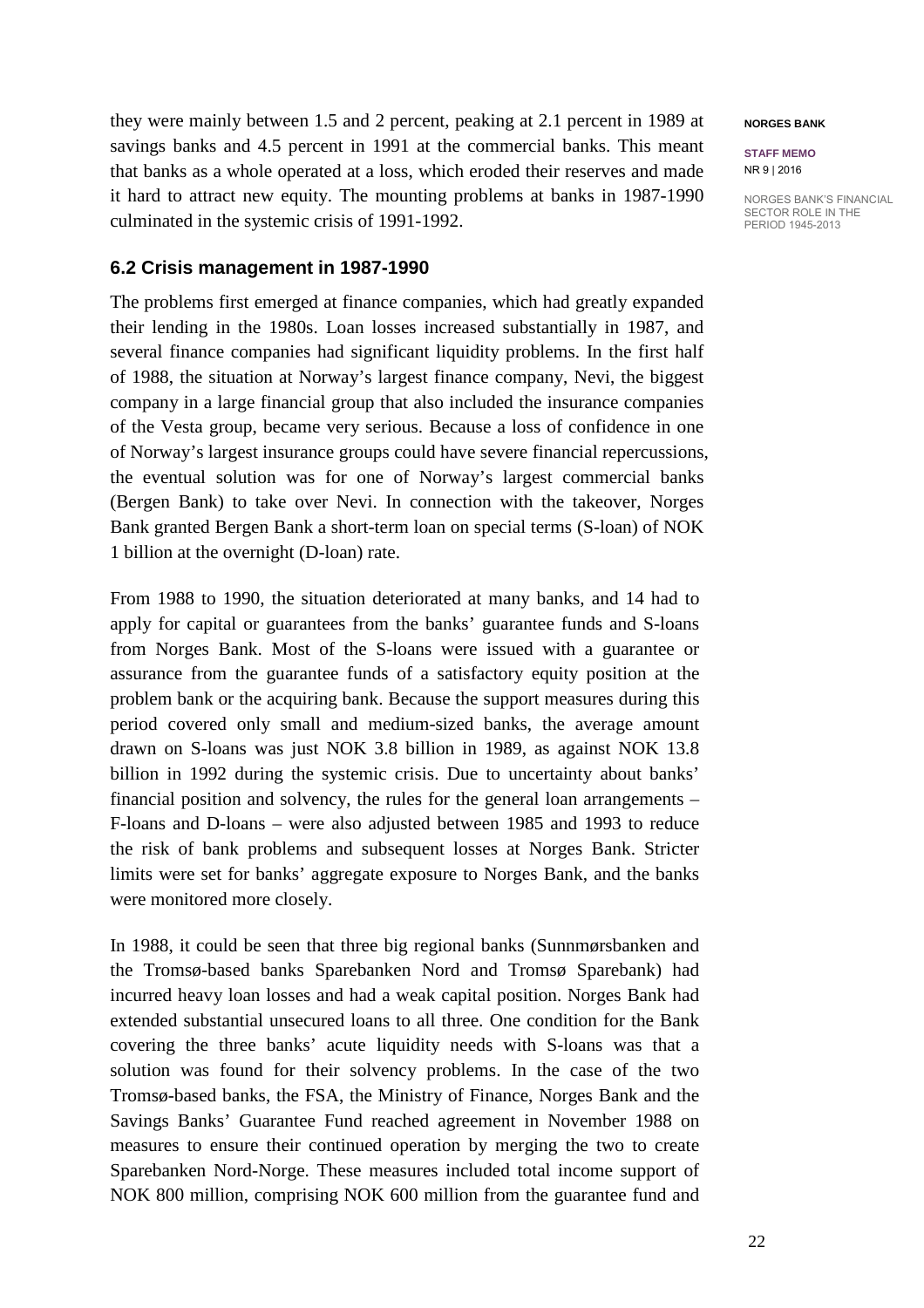NOK 200 million from Norges Bank in the form of a "subsidised" five-year Sloan (i.e. below the D-loan rate). In addition, a S-loan on standard D-loan terms was issued to cover Sparebanken Nord-Norge's liquidity needs. Norges Bank's income support was discussed beforehand with the Ministry of Finance, and the Executive Board stressed in its decision that the support should be seen in the light of the two savings banks' dominant position in the north of the country. Importance was also attached to the two banks' substantial foreign funding.

In September 1988, the Commercial Banks' Guarantee Fund decided to guarantee all of Sunnmørsbanken's liabilities, and Norges Bank issued substantial S-loans to the regional commercial bank until it was decided in March 1990 that Christiania Bank would take it over. Sunnmørsbanken's application for income support from Norges Bank in the form of a subsidised S-loan rate was, however, rejected. At a meeting in January 1989, the Ministry of Finance and Norges Bank agreed that, in their handling of Sunnmørsbanken, the authorities should be flexible about the institutional solution but not so flexible about public sector support.

The situation at the merged bank Sparebanken Nord-Norge deteriorated in 1989. After lengthy discussions at the Savings Banks' Guarantee Fund and between the FSA, Norges Bank and the Ministry of Finance, it was agreed in autumn 1990 that, to safeguard the continued operation of the bank, the guarantee fund would provide total support of NOK 1,500 million and that Norges Bank would contribute income support of NOK 500 million in the form of write-downs of loans. The proposals for refinancing Sparebanken Nord-Norge were considered by the Storting in February 1990 (Report No. 24 (1989- 90)). The Storting stressed that the income support from Norges Bank entailed active use of Government money that ought to be approved by the Storting in advance. While Norges Bank had assumed that interaction with the Government and the Storting had been taken into account through its discussions with the Ministry of Finance, the Storting's consideration implied that the framework for the Ministry of Finance's role in the resolution of future banking crises was more strictly defined. In any future crises at Norwegian banks, the law's ordinary systems were to be observed, and reference was made to the schemes established through the guarantee funds. Norges Bank agreed that this represented a sensible approach. Income support from Norges Bank in consultation with the Ministry of Finance has not since been a relevant issue unless approved by the Storting in advance.

Only one bank, the relatively small commercial bank Norion Bank, was placed under public administration in the period 1988-1992. Unlike with the Savings Banks' Guarantee Fund, ordinary depositors and other creditors of the commercial banks did not, in principle, have any legal entitlement to support

#### **NORGES BANK**

**STAFF MEMO** NR 9 | 2016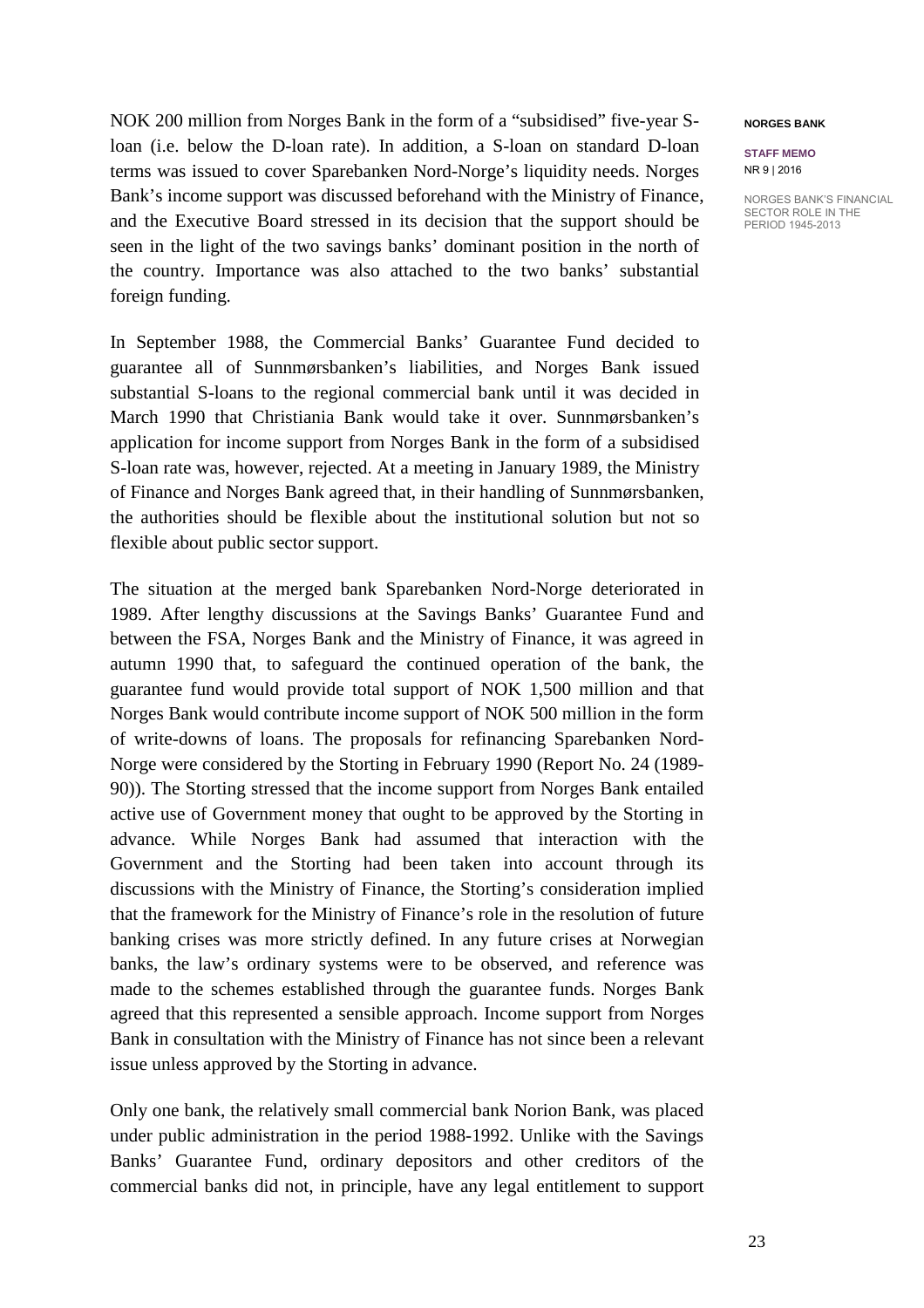from the Commercial Banks' Guarantee Fund. At the board meeting of the fund on 30 October 1989, three members (the representatives of the FSA and Norges Bank and one representative of the commercial banks) proposed that the guarantee should be limited to NOK 5 million per depositor, while four board members from the commercial banks argued that the fund should follow the same practice as the Savings Banks' Guarantee Fund. By a vote of four to three, the board decided to guarantee all deposits, but not the bank's other liabilities. To facilitate the release of depositors' funds, Norges Bank issued an S-loan which was guaranteed by the guarantee fund. Ignoring the special measures to support Sparebanken Nord-Norge, Norges Bank's only loss during the banking crisis was as a result of the failure of Norion Bank. The total loss from this bankruptcy was NOK 47 million.

In 1989 and early 1990, there were signs of economic recovery, and the banks' position was expected to strengthen relative to 1988. During the second half of 1990, however, a weaker outlook both domestically and globally suggested that the improvement in banks' earnings would be weaker than anticipated. It became ever clearer that even the biggest Norwegian banks could run into problems, and the FSA warned of the risk of a liquidity and solvency crisis at these banks at a meeting with the Ministry of Finance and Norges Bank in October 1990. It was also realised that the Commercial Banks' Guarantee Fund could end up in the same position as the Savings Banks' Guarantee Fund, which no longer had the capital to provide solvency support. In November and December 1990 there was close contact between the Ministry of Finance, the FSA and Norges Bank, and alternative crisis management models with greater involvement of the authorities and with Government solvency support were discussed. These discussions were mainly based on the existing division of responsibilities between the guarantee fund, the FSA and Norges Bank, and it was assumed that decisions on special equity measures would be made by the political authorities.

As a result of the problems at one large commercial bank, Fokus Bank, and in consultation with the Ministry of Finance, the FSA and Norges Bank, the Commercial Banks' Guarantee Fund decided in December 1990 to grant the bank an equity guarantee of NOK 1.5 billion. The guarantee was approved by the FSA as equity. To maintain stability and confidence in the Norwegian commercial banking system, it was also decided that the bulk of the fund's remaining assets should be used to shore up the commercial banks' core capital by purchasing preference capital at member banks.

Compared to most other countries, the two Norwegian guarantee funds had a stronger preventive and operational role in crisis management of troubled banks. Until their capital was exhausted, both guarantee funds contributed support measures that could ensure continued operation of crisis-stricken banks

#### **NORGES BANK**

#### **STAFF MEMO** NR 9 | 2016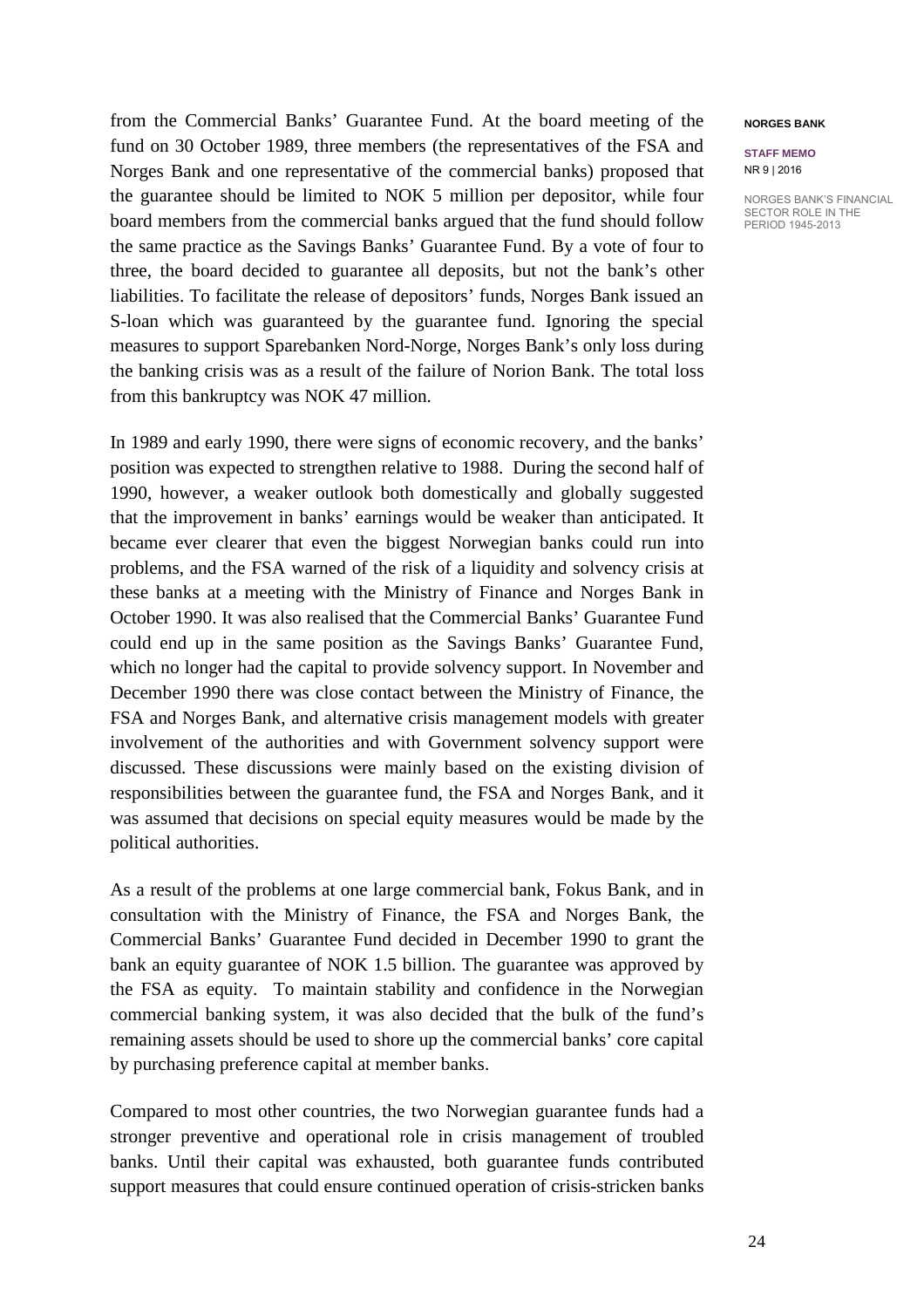or facilitate mergers with other banks. Except for the problems at Sparebanken Nord-Norge, and to some extent also Sunnmørsbanken and Norion Bank, the Ministry of Finance's role in crisis management was relatively hands-off until autumn 1990. The Ministry was nevertheless kept continuously informed of all the various crisis resolutions by the FSA and Norges Bank.

## **6.3 The systemic crisis of 1991-1993**

At a meeting on 4 January 1991 between the Ministry of Finance and Norges Bank about the problems in the financial sector, the Bank was informed of plans to create a new Government Bank Insurance Fund (GBIF). The plan for the fund was officially unveiled in the ministry's press release of 10 January 1991. Other than the formation of the GBIF as a new crisis management body with its own board, the main principles of the previous crisis management model were retained. Both the FSA and Norges Bank supported the key features of the proposals to establish the GBIF and submitted detailed comments on the draft legislation. Many of these comments were taken into account, but at a meeting with the Ministry of Finance on 24 January 1991, Governor Skånland criticised the ministry for not putting the proposals before Norges Bank as an institution. He also stressed that the draft was overly concerned with ensuring that the Government would get its money back. This could come into conflict with one important aim of the change, namely to restore foreign confidence in the Norwegian banking system. Governor Skånland also argued that it was inappropriate for the legislature to impose such detailed restrictions on the fund's management of individual cases. According to the draft act, the Ministry of Finance would not be able to intervene in the terms set by the GBIF. Governor Skånland pointed out that this would result in a new administrative body that could take binding decisions material to the structure of financial markets, and that the ministry was therefore ceding far more authority than it had previously been willing to cede to Norges Bank.

The GBIF was formally established in March 1991. Both the FSA and Norges Bank were to appoint advisers to its board, and the Bank was given the main responsibility for secretariat duties. The creation of the fund meant that the authorities' involvement in solvency problems in the Norwegian banking system was clarified and formalised. The fund was to be allocated capital of NOK 5 billion and have as its objective the granting of loans on special terms (support loans) to the Commercial Banks' Guarantee Fund and the Savings Banks' Guarantee Fund.

The situation at banks and mortgage companies continued to deteriorate during the course of 1991. Given the systemic risks that would be associated with a failure of the largest mortgage company, Realkreditt, it was granted an S-loan of NOK 450 million on 1 May 1991, extended later in the year to a total of

#### **NORGES BANK**

**STAFF MEMO** NR 9 | 2016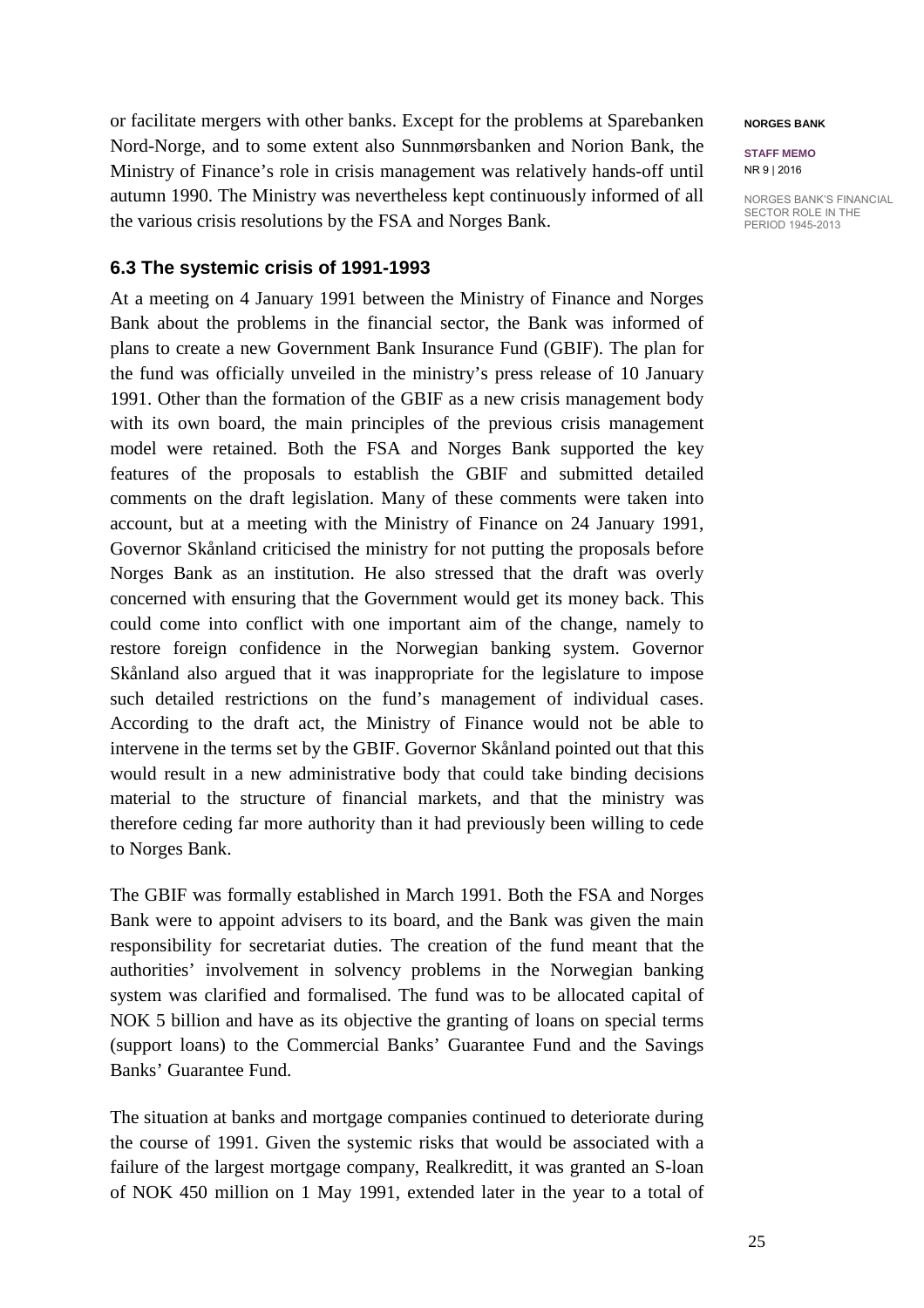NOK 2.8 billion. The loan was granted at the market rate and without collateral, but on the condition of a substantial injection of capital from shareholders. In June 1991, the Commercial Banks' Guarantee Fund had to pay out on the NOK 1.5 billion equity guarantee to Fokus Bank (cf. section 6.2 above). Together with the fund's NOK 1 billion injection of preference capital into commercial banks other than Fokus Bank, Christiania Bank and DnB, this meant that the Commercial Banks' Guarantee Fund had disposable funds of less than NOK 300 million at the end of June 1991.

Christiania Bank and Fokus Bank recorded heavy losses in the first half of 1991. As the Commercial Banks' Guarantee Fund did not have enough capital to meet the two banks' applications for an injection of preference capital, the fund applied for a support loan from the GBIF in August 1991 to fund the supply of preference capital to the two banks. In his statement to the fund, Governor Skånland argued that part of this capital should come from private sources, but this proved impossible to achieve. At the end of September 1991, Christiania Bank received NOK 2.1 billion in preference capital from the Commercial Banks' Guarantee Fund, of which NOK 1.8 billion was funded through a loan from the GBIF. At the beginning of October, Fokus Bank received NOK 650 million in preference capital from the Commercial Banks' Guarantee Fund, funded entirely by a loan from the GBIF. After both guarantee funds had essentially exhausted all of their capital, their independence and roles were substantially diminished. Both had to borrow from the GBIF in order to supply capital to member banks, and both had a majority on their boards appointed by the Government.

Although the FSA still had responsibility for setting capital requirements for continued operation, and Norges Bank contributed S-loans and other liquidity support assuming satisfactory solvency, this meant that the GBIF – and the Ministry of Finance – were the main players in the resolution of systemic problems in the financial sector. As Norges Bank and the FSA had advisers on the GBIF's board, and the board's decisions on support measures under the Guarantee Schemes Act had to be submitted to the Governor and the Director General of the FSA for comments, Norges Bank and the FSA were assured of influence over the work of the GBIF. Norges Bank's Executive Board was kept constantly updated on the GBIF's crisis management activities and considered related applications for S-loans, capital expansions, mergers and so on. From the second half of 1991 until 1993, work on issues relating to the banking crisis and secretariat duties for the GBIF laid claim to a substantial part of Norges Bank's resources in the financial sector area.

Heavy losses at the big three commercial banks made it clear that the GBIF's starting capital of NOK 5 billion was not sufficient, and that it was no longer realistic to refinance the big three banks with capital support from the Commercial Banks' Guarantee Fund funded with support loans from the GBIF. At a meeting on 9 October 1991, the Norges Bank's Executive Board was

#### **NORGES BANK**

#### **STAFF MEMO** NR 9 | 2016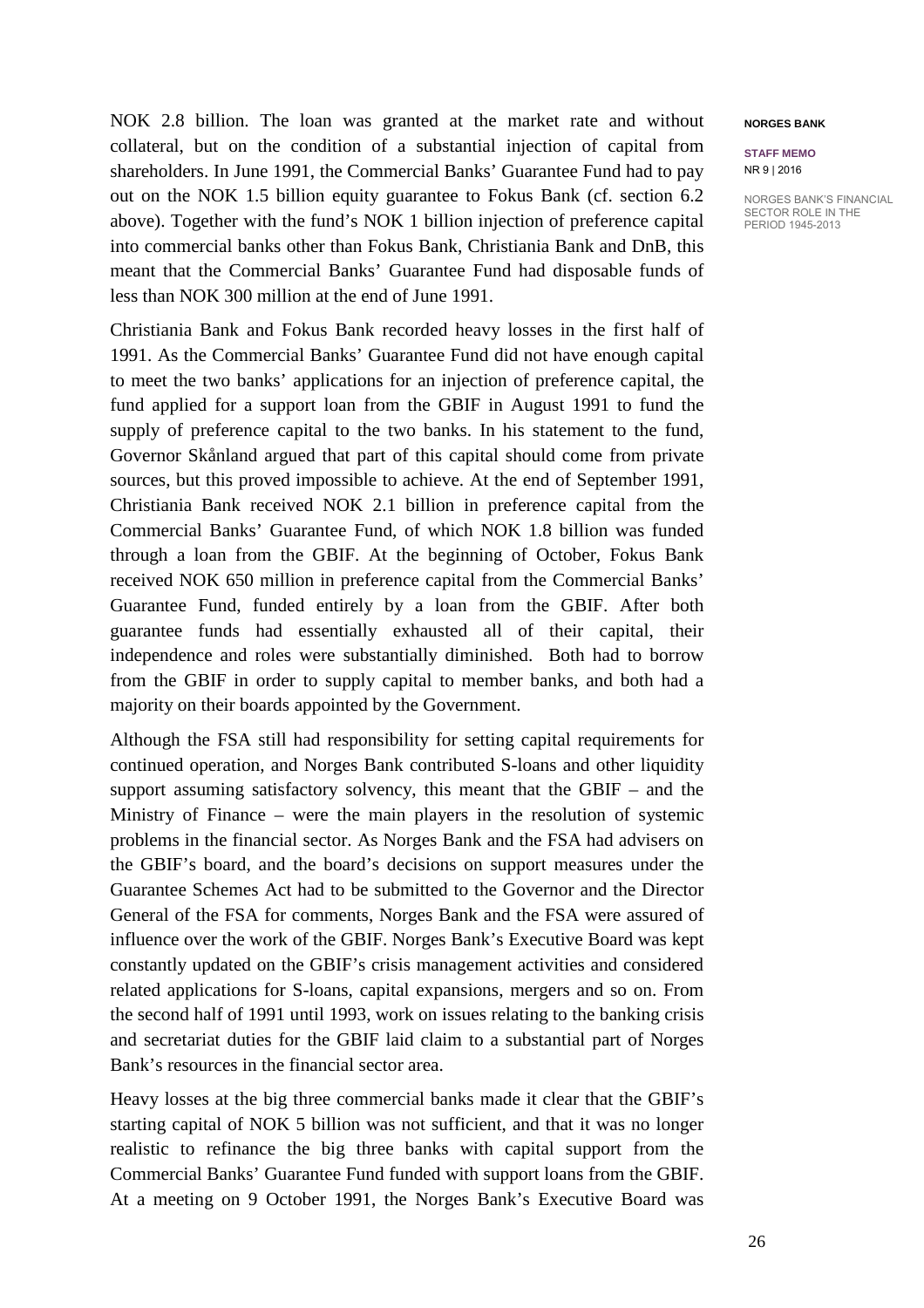informed about discussions between the Ministry of Finance, the FSA and Norges Bank on measures to strengthen banks' finances. Over the weekend of 12-13 October 1991, the authorities were told by Christiania Bank that its losses were substantially larger than previously assumed and that its equity was lost. The crisis was discussed at a meeting at the Ministry of Finance on the Sunday, and a statement was drafted that the Government would take action to ensure confidence in the Norwegian banking system. At the same time, Norges Bank issued a press release confirming the division of responsibilities for crisis management and stressing that the central bank would continue to ensure an adequate supply of liquidity to Christiania Bank and the rest of the banking system.

On 17 October 1991, finance minister Sigbjørn Johnsen presented a three-part package of measures to the Storting. The first part aimed to boost banks' earnings. This income support consisted of low-interest deposits in the banks from Norges Bank, a reduced membership fee for the banks' own guarantee fund, and a reduction in the liquidity requirement. The combined annual income effect for the banks was estimated at NOK 1.9 billion, of which NOK 1 billion was due to the interest subsidy on Norges Bank's deposits. The second part of the package was to strengthen the guarantee system for the banks, partly through a direct Government injection of NOK 1 billion into the Savings Banks' Guarantee Fund, an increase of NOK 6 billion in the GBIF's capital, the creation of a Government Bank Investment Fund with capital of NOK 4.5 billion, and an extension of the GBIF's mandate to allow it to hold shares in commercial banks and primary capital certificates in savings banks. <sup>[19](#page-26-0)</sup> To permit the issue of shares to the GBIF, the third part of the package made changes to section 32 of the Commercial Banks Act. This would give the King in Council the authority to write down the share capital of banks in which more than 75 percent of the share capital was considered to have been lost.

On the same day, the Norges Bank's Executive Board held an extraordinary meeting where the measures were presented. The Board expressed its support for the creation of a new loan tranche of up to NOK 25 billion at an interest rate that entailed a total subsidy of around NOK 1 billion, provided that the subsidy element was scaled back once conditions allowed. Other than the support loans to Sparebanken Nord-Norge, all of the S-loans since 1987 had been issued at the overnight (D-loan) or market rate.  $20$  In line with the guidelines adopted for income support from Norges Bank to the banks, the proposal for subsidised deposits had to be put before the Storting along with the Government's appropriation proposals. The Storting supported the proposals, and the subsidised deposit scheme lasted for two years. The Storting

 $\overline{a}$ 

**STAFF MEMO** NR 9 | 2016

<span id="page-26-0"></span><sup>&</sup>lt;sup>19</sup> The primary aim of the Government Bank Investment Fund was, along with private investors, to provide capital to

Norwegian banks not subject to crisis management. Norges Bank was not the secretariat for the SBIF.

<span id="page-26-1"></span><sup>&</sup>lt;sup>20</sup> Market rates were used for the S-loans (without collateral) to Realkreditt in May 1991 and Fokus Bank in June 1991.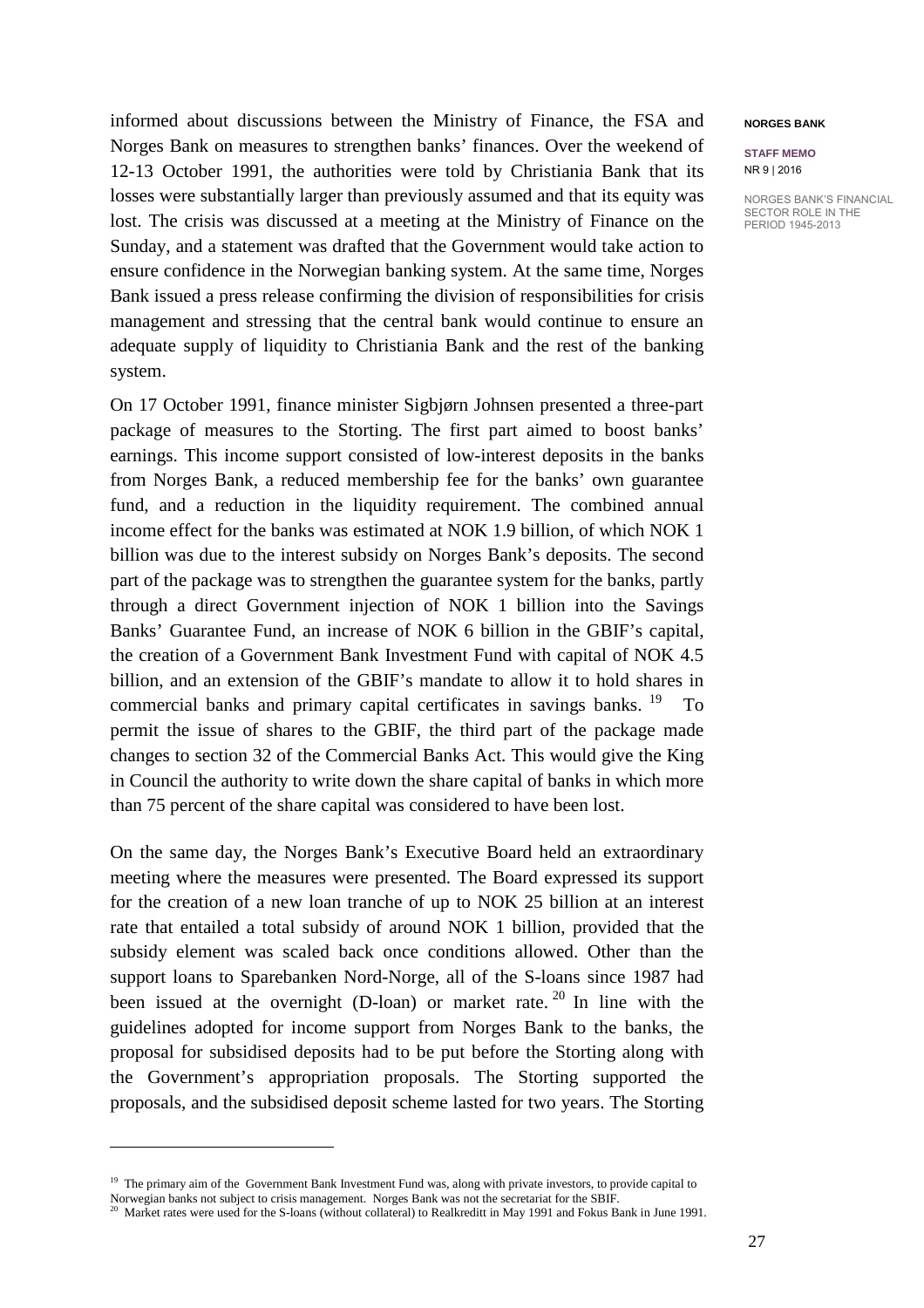passed the necessary decisions on the Government's support package at the end of November 1991. These decisions also meant that provisions were added to the Guarantee Schemes Act on the authority to instruct the GBIF and on the GBIF's duty to consult the Ministry of Finance. These were matters that Norges Bank had raised in its comments on the draft act back in January 1991.

Towards the end of 1991, conditions in the bond market and access to funding from foreign banks became more and more difficult. If these credit lines were to dry out, both banks and mortgage companies could find themselves mired in an even deeper crisis. Because the problems of the mortgage companies were primarily related to the problems of the Norwegian financial institutions in general, a press release was issued on 26 November 1991 stating that Norges Bank could issue liquidity loans to mortgage companies where a shortfall in funding could not be linked to the solvency situation at the individual company. This statement helped calm the liquidity situation, and ultimately it was not necessary to grant S-loans to mortgage companies other than Realkreditt. After Christiania Bank had problems with raising short-term foreign-currency loans from foreign banks in November 1991, the Executive Board granted S-loans of NOK 8 billion to both Christiania Bank and DnB in late November and early December 1991. These loans could be used to enter into currency swap contracts with Norges Bank, and the currency loans attracted interest marginally above the market rate (LIBOR). Because foreigncurrency financing eroded the central bank's foreign-currency liquidity, Norges Bank advised the Ministry of Finance to step up the Government's foreigncurrency borrowing.

Fokus Bank, Christiania Bank and DnB reported further deterioration in their results for the third quarter of 1991, and the GBIF made further large injections of capital into the three banks in December 1991. At the same time, Fokus Bank and Christiania Bank had their share capital written down to zero by royal decree on 20 December 1991, with the result that the two banks became 100 percent state-owned. The Government's contributions to the Savings Banks' Guarantee Fund and the SBIF's injections of capital meant that it was only necessary to make direct transfers of capital from the GBIF to the big three commercial banks and Oslobanken. In 1992, however, the GBIF issued a support loan to the Savings Banks' Guarantee Fund that was used to subscribe for primary capital certificates at three regional savings banks (Sparebanken Rogaland, Sparebanken Midt-Norge and Sparebanken Hedmark). Norway's third-largest bank, Sparebanken NOR, did not need any support from the GBIF but received capital from the Government Bank Investment Fund and other investors. Norges Bank often granted S-loans in connection with these rescue operations. The loans were issued without any direct collateral, but on the basis of a commitment to provide capital from the GBIF itself or via the two bank guarantee funds.

#### **NORGES BANK**

#### **STAFF MEMO** NR 9 | 2016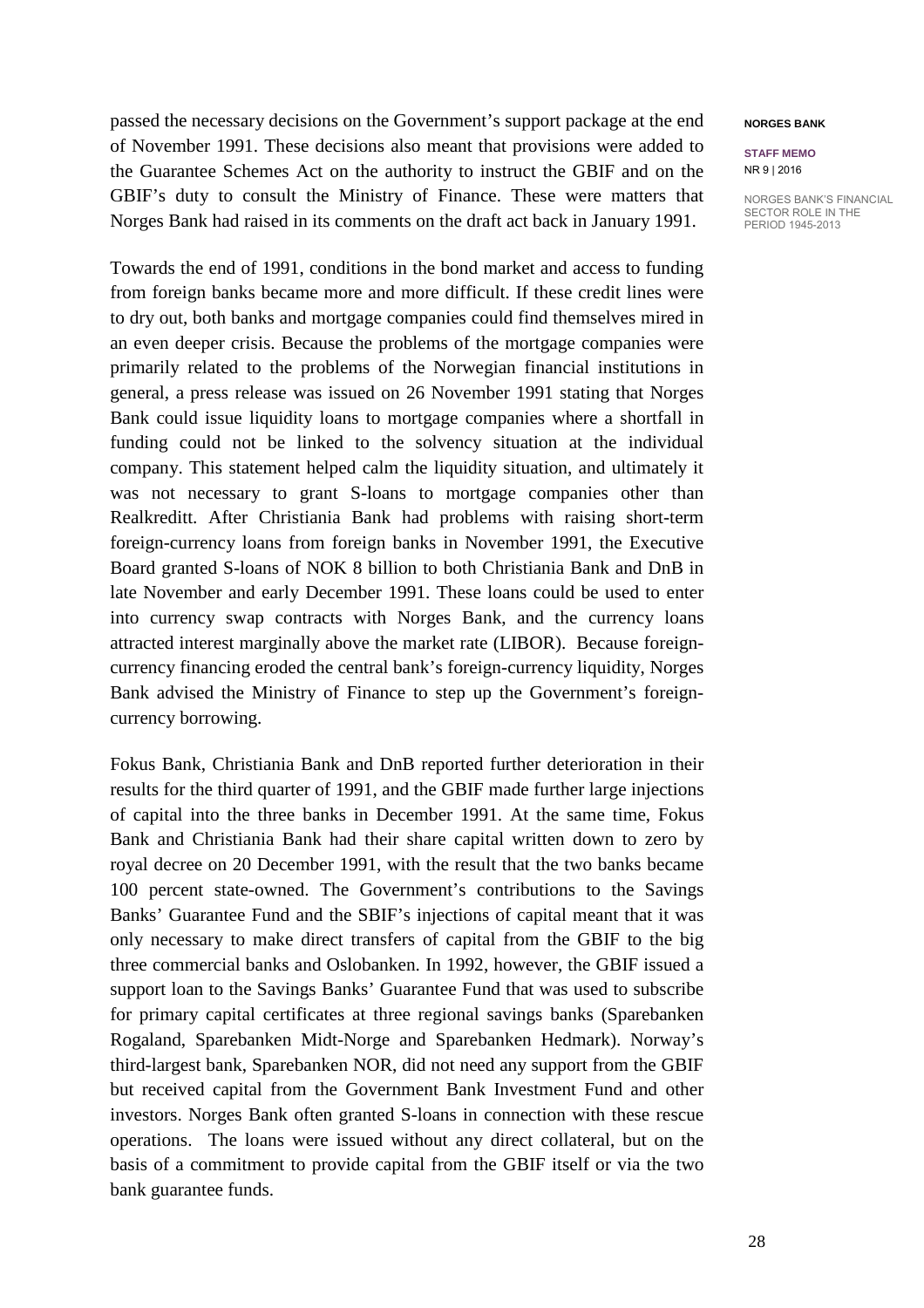Turmoil flared up once more in financial markets in late August and early September 1992. On 4 September, Norges Bank published a press release stating that its commitment of 26 November 1991 to supply liquidity to mortgage companies still applied and had been extended to include finance companies. S-loans were extended to four finance companies and one mortgage company. The interest on the loans was based on the interbank rate with a premium. At a time of currency turmoil, this entailed very high rates of interest. The big three commercial banks looked likely to report significant losses again in 1992, leading to a need for further injections of capital so that they would meet the 8 percent capital requirement at the end of the year. In November 1992, the GBIF decided to supply new equity to Christiania Bank, Fokus Bank and DnB. In DNB's case, this was on the condition that its general meeting wrote down its ordinary share capital to zero, which happened on 30 March 1993. As a result of these capital injections, an additional NOK 2.5 billion was transferred to the GBIF in December 1992. Governor Skånland largely supported the GBIF's proposed measures, but argued that Christiania Bank and DnB should have a higher capital ratio than the minimum given their high levels of foreign funding.

Table 3 shows that the highest quota of S-loans was reached in 1992. However, the banks' need for S-loans decreased considerably in late 1992, and the total S-loan quota fell to NOK 6.8 billion at the end of the year, compared with

Table 3: S-loans by type of institution, 1988-1992. Highest quota during the year in billions of NOK

|                                        | 1988 | 1989 | 1990 | 1991 | 1992 |
|----------------------------------------|------|------|------|------|------|
| <b>Commercial banks</b>                | 2.3  | 3.1  | 2.7  | 23.8 | 33.0 |
| Of which the big<br>three <sup>1</sup> | 1.0  | 0.5  |      | 23.0 | 32.3 |
| <b>Savings banks</b>                   | 2.6  | 4.7  | 3.0  | 3.8  | 1.1  |
| <b>Mortgage</b>                        |      |      |      | 2.8  | 0.6  |
| companies <sup>2</sup>                 |      |      |      |      |      |
| <b>Finance companies</b>               |      |      |      |      | 0.7  |
| <b>Total</b>                           | 4.8  | 7.8  | 5.7  | 30.3 | 35.3 |

<sup>1</sup> DnB incl. Bergen Bank, Christiania Bank and Fokus Bank. <sup>2</sup> The mortgage company Realkreditt was taken over by DnB in December 1991. Realkreditt's S-loan quota was then transferred to DnB.

Source: Norges Bank

 $\overline{a}$ 

NOK 25.9 billion at the end of  $1991<sup>21</sup>$  $1991<sup>21</sup>$  $1991<sup>21</sup>$  In April 1993, Oslobanken applied for capital from the GBIF, expecting that its capital ratio at the end of the first quarter would be below the statutory minimum. A merger with DnB would not

#### **NORGES BANK**

**STAFF MEMO** NR 9 | 2016

<span id="page-28-0"></span><sup>&</sup>lt;sup>21</sup> The figures in the table differ because they show the highest quota during the year.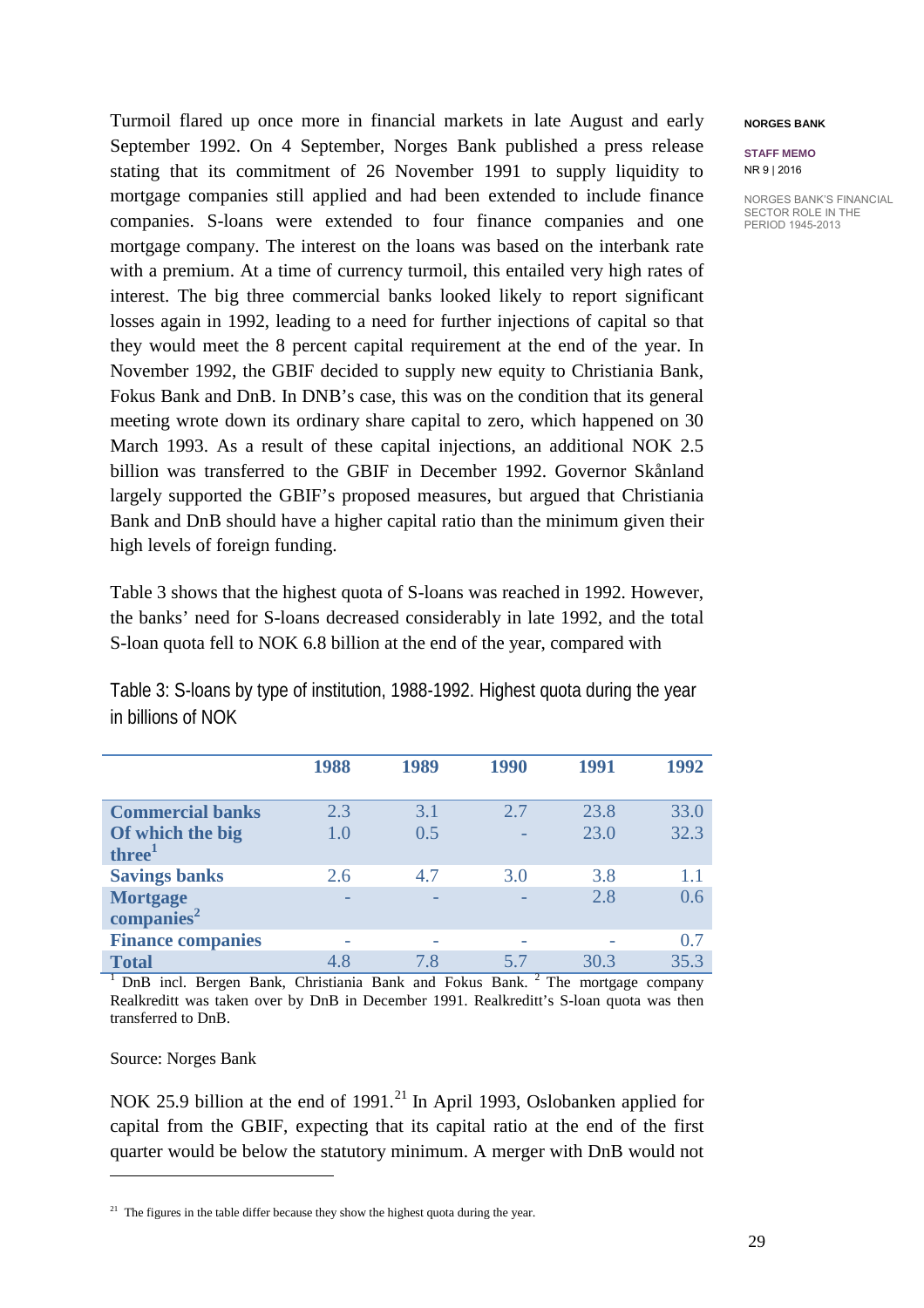be possible without a substantial injection of capital from the GBIF, and public administration was considered. For reasons of financial stability, both the Governor and the Director General of the FSA recommended that public administration should be avoided, and the GBIF decided to inject capital with a view to an orderly liquidation. To facilitate the disbursement of depositors' funds, Norges Bank granted an S-loan guaranteed by the Commercial Banks' Guarantee Fund.

1993 brought a significant improvement in the Norwegian economy and at the Norwegian banks. By the beginning of 1994, there was a broad consensus that the banking crisis was over. The need for S-loans fell sharply, and only the Sloan to Oslobanken was outstanding at the end of the year. The Savings Banks' Guarantee Fund repaid its support loans from the GBIF in spring 1994, and the Commercial Banks' Guarantee Fund repaid its remaining support loans in December 1995. After that, the standard rules for the guarantee funds came back into play. Until the Commercial Banks' Guarantee Fund reached its statutory minimum size, or the GBIF believed that the fund had sufficient capital for its operations, DnB, Christiania Bank/Nordea and Fokus Bank were to report to the GBIF on a quarterly basis. In April 2002, the Storting decided to repeal the Guarantee Schemes Act and wind up the GBIF.<sup>[22](#page-29-0)</sup> The three commercial banks were released from their reporting obligation with effect from the third quarter of 2002.

## **6.4 Evaluation of the banking crisis of 1988-1993**

The causes and evolution of the Norwegian banking crisis of 1988-1993 have been examined in numerous articles, lectures and discussions both in Norway and abroad.[23](#page-29-1) All in all, the banks' guarantee funds, the FSA, the Ministry of Finance, Norges Bank and, from spring 1991, the GBIF worked very well together during the period. The ministry, the FSA and Norges Bank were united behind a Norwegian solution that avoided the use of blanket guarantees.

As early as October 1991, the ministry appointed a committee – the Munthe Commission  $-$  to assess the extent and causes of the crisis in the banking industry. This was not a full committee of inquiry, so it did not map out the sequence of events and actions of public authorities, banks and other financial institutions. The Storting appointed its own committee of enquiry in 1997, the Smith Commission. This commission's report contained a detailed analysis of the background to the banking crisis, the authorities' management of the crisis, and various recommendations based on experience from the crisis.

The Smith Commission concluded that the banks' own conduct was a far more important cause of the crisis than the shortcomings found in the exercise of

 $\ddot{\phantom{a}}$ 

#### **NORGES BANK**

**STAFF MEMO** NR 9 | 2016

 $22$  Proposition to the Odelsting No. 33 (2001-2002).

<span id="page-29-1"></span><span id="page-29-0"></span><sup>&</sup>lt;sup>23</sup> Norges Bank Occasional Paper No. 33 (2004), The Norwegian Banking Crisis.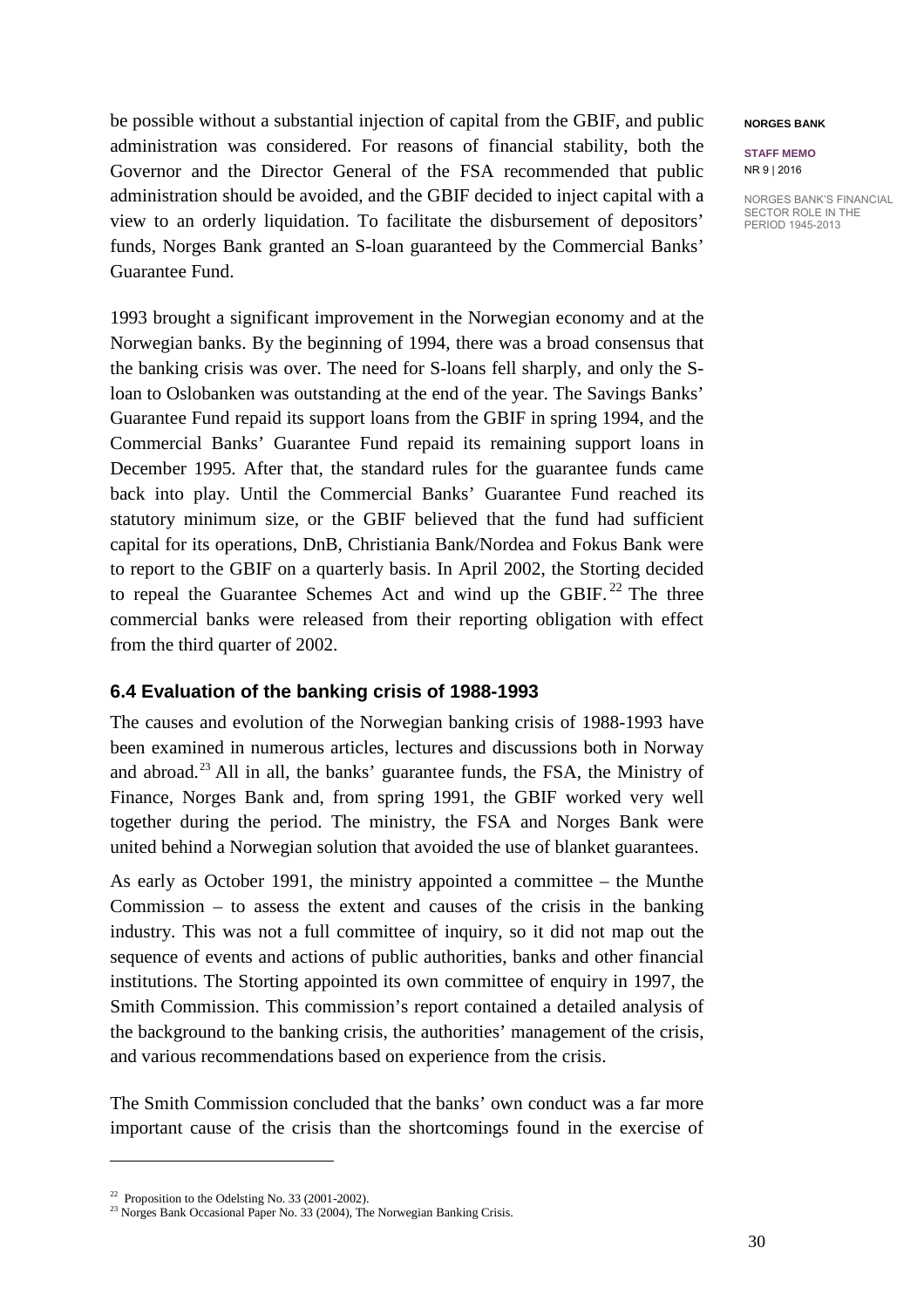public supervisory and systemic responsibilities. The FSA came in for criticism for aspects of its supervisory activities, but it was also noted that not only the FSA but also the Ministry of Finance, Norges Bank and, not least, the banks themselves greatly underestimated the depth of the banks' problems. In particular, the Smith Commission stressed that the documentation of dealings between Norges Bank and the Ministry of Finance did not give the impression that "the central bank, either in letters or at meetings, actively advocated limiting the supply of liquidity in the winter and spring of 1986 to bring about a rise in interest rates". Governor Skånland had addressed similar criticism already in 1996 claiming that both Norges Bank and the Finance Ministry were aware of the political situation. There was no point in spending time repeatedly arguing for measures (higher interes rates) clearly lacking support in the Storting.<sup>[24](#page-30-0)</sup>

The commission's main impression was that the banking crisis was handled responsibly by the key players: "In the light of the serious situation that arose and the time that was available, it seems reasonable to conclude that the crisis in the credit system in autumn 1991 was managed impressively." The Smith Commission also recommended a number of measures to help prevent similar crises in the future. The single most important observation was that capital adequacy was crucial for stability in the banking sector, and the importance of loss provisions during good times was underlined. The importance of active ownership and good bank supervision was also noted. The commission stressed that the Government and Norges Bank had overall responsibility for interpreting the macroeconomic outlook and so argued that "the principal responsibility for preventing future banking crises rests with the Government (in particular the Ministry of Finance) and Norges Bank."

## 7. The international financial crisis of 2007-2009

## **7.1 Background**

 $\ddot{\phantom{a}}$ 

In many countries, much of the 1990s and early 2000s brought a strong and persistent increase in debt and property prices with record-low risk premiums in financial markets. This was driven by large current-account surpluses in China, oil-exporting countries and Germany, and low interest rates. In 2006, house prices in the US began to fall, due partly to higher interest rates. Fears of losses on residential mortgages, especially those issued to subprime borrowers, quickly flared up. Banks and investors across much of the world were exposed to these loans because they had been converted into transferable securities,

#### **NORGES BANK**

**STAFF MEMO** NR 9 | 2016

<span id="page-30-0"></span><sup>&</sup>lt;sup>24</sup> A note from Governor Skånland 11 October 1996 to an article in Økonomisk Revy (October 1996) by Trond Reinertsen, Executive Director of the Norwegian Bankers' Association.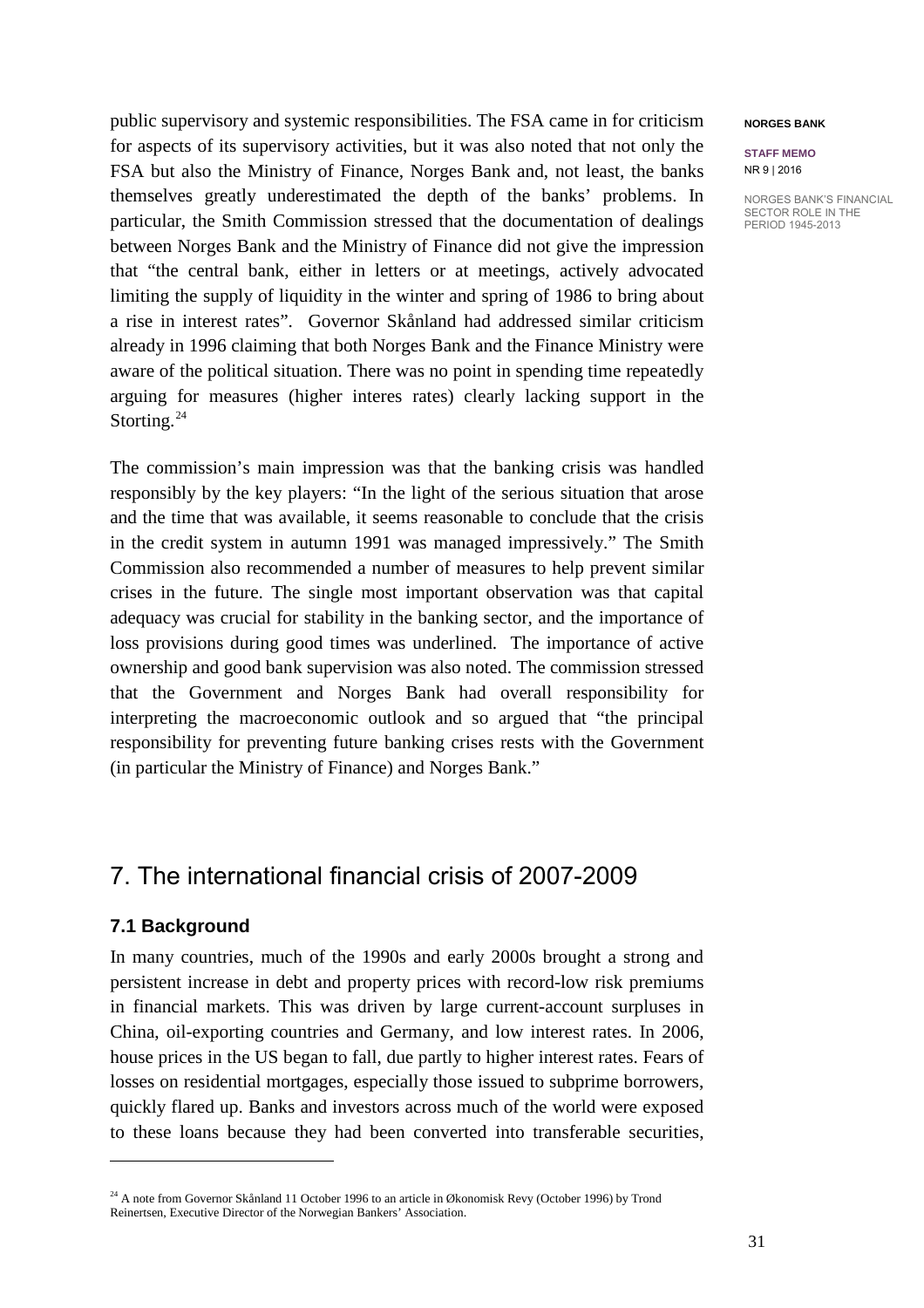often restructured in various ways (such as CDOs), but the extent of this exposure was uncertain.

The first wave of turmoil in global markets came in August 2007 when redemptions at three subprime-related funds were suspended as it was not possible to value the structured products the funds had invested in. The impact on interest rates of higher risk premiums in money markets was considerable in both Europe and the US. Turbulence in one country's markets soon spread to other markets and other countries due to the close integration of global financial markets, and Norway was not immune. The turmoil continued in waves and worsened during the course of 2008, becoming acute with the bankruptcy of Lehman Brothers on 15 September 2008. The situation in the global dollar market deteriorated dramatically, and financial institutions in many countries began to run into problems. In Iceland, the entire banking system collapsed, with significant spillover effects on other countries, including Norway.

In October 2008, many countries launched extensive rescue packages, including not only loans and guarantees but also injections of capital into the banking system. The situation was considered to bode ill for the general economic outlook, and many parallels were drawn with the Great Depression between the two World Wars. Fiscal policy was therefore rapidly made more expansionary, including in Norway. The massive response from the authorities soon stemmed the growing panic, and financial markets gradually improved during the course of 2009. It did not, however, prevent a steep drop in demand and production, with the result that the global economy experienced its biggest downturn since the Great Depression.[25](#page-31-0)

## **7.2 Crisis management at Norges Bank**

Thanks to its experience from the Norwegian banking crisis almost 20 years before, Norges Bank was better prepared for the global financial crisis. There was also a greater awareness of the Bank's own responsibility for preventing and managing crises, accentuated by its revised role after several years of independence in the exercise of monetary policy. Ahead of the banking crisis of the early 1990s, Norges Bank did not have a similarly independent policy role.

Although there were a few cases of additional liquidity being supplied in late 2007 and into 2008, Norges Bank's management of the crisis did not start up for real until after the Lehman Brothers bankruptcy. A shortage of US dollars among players in the Norwegian NOK/USD swap market (from which the krone interest rate is derived) led the Bank to lend dollars directly to

 $\overline{a}$ 

## **NORGES BANK**

#### **STAFF MEMO** NR 9 | 2016

<span id="page-31-0"></span> $25$  The Great Depression started in 1929 and lasted until the late 1930s.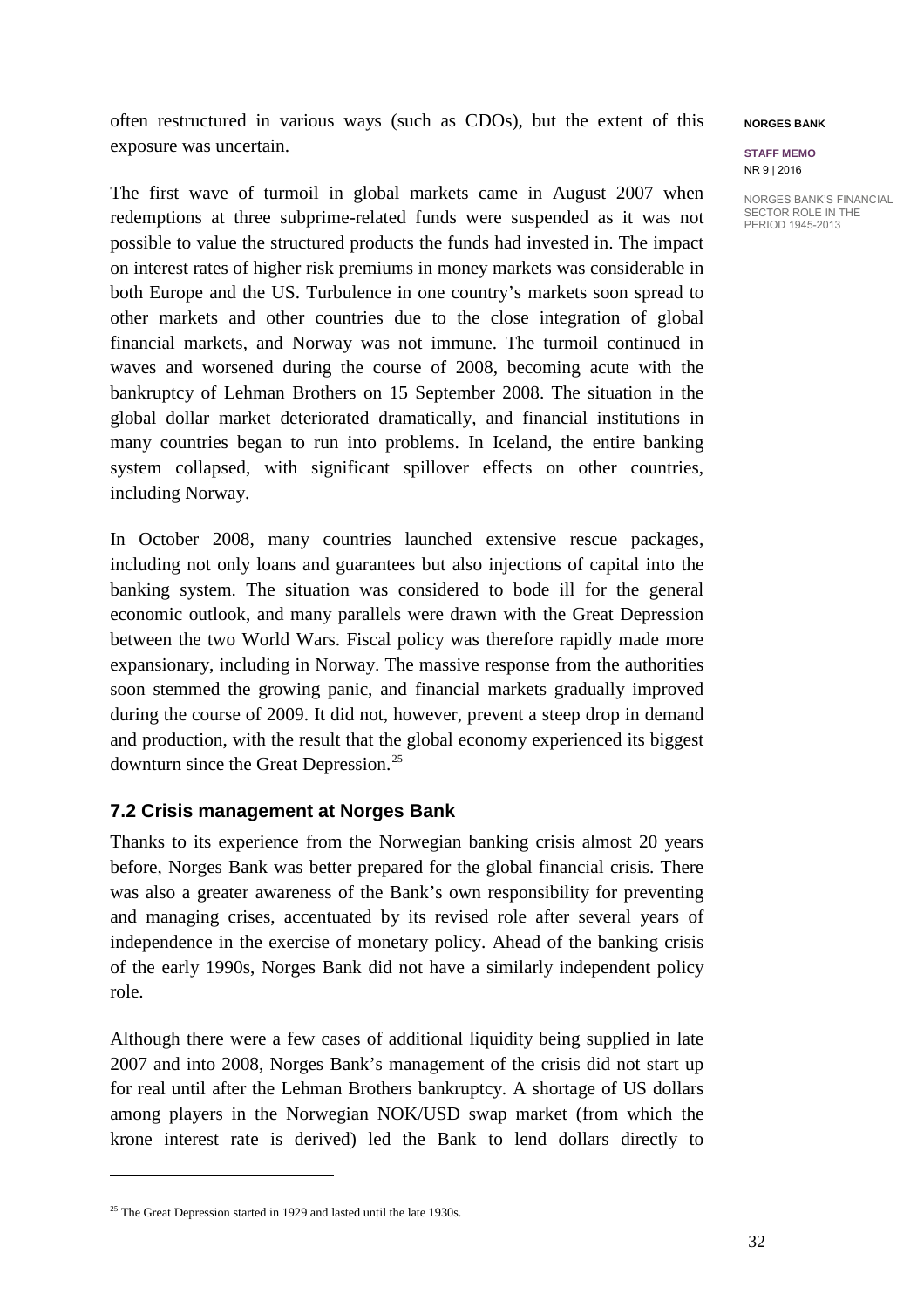participanta in this market in May 2008. This was considered necessary for the quotation of krone interest rates. Late 2008 and early 2009 brought extensive extraordinary injections of both kroner and foreign currency (dollars and euros) in a bid to bring down very high money market rates. Like several other central banks, Norges Bank entered into a swap agreement with the Federal Reserve so that it could supply USD without depleting its foreign exchange reserves. Also like many other central banks, Norges Bank's balance sheet grew substantially as a result of these extraordinary measures. The banks' balance sheets also expanded. To allow an increase in lending to banks, the collateral requirements for loans from Norges Bank were relaxed in several stages.

### 7.2.1 The swap arrangement

The peculiarly Norwegian dependence on the US dollar for quoting krone interest rates was considered to be a major problem during the global financial crisis. Shortly after the Lehman Brothers bankruptcy, Norges Bank therefore began to explore the possibility of bringing about a krone money market independent of the swap market. In many countries, the use of government securities as collateral forms the basis for a well-functioning money market in local currency. A shortage of government securities was therefore considered to be an important reason for the absence of an active money market in Norwegian kroner. A natural way of supplying government securities to the banks was to set up a swap arrangement enabling banks to exchange Norwegian covered bonds – a secure and relatively liquid security – for government securities. The covered bond market in Norway was expanding rapidly after banks were given the green light in 2008 to sell their illiquid mortgages by issuing covered bonds at the value represented by these mortgages. Covered bonds were also approved and well-suited as collateral for banks' loans from Norges Bank. In the event of a major need to borrow from Norges Bank, there was no real alternative to making mortgages "collateralisable" if the requirements for adequate collateral were to be met.

While this work was going on in late September 2008, the global liquidity turmoil worsened. Risk premiums shot up, and many countries had to launch extensive support packages for their banks. In Norway, work on establishing the swap arrangement had to be rushed through, and its main purpose was changed to being an acute measure to remedy the ever more difficult funding situation for Norwegian banks. The banks' situation would be eased greatly if they could have access to government securities and borrow against these securities. The proposed swap arrangement was communicated orally to the Ministry of Finance at a meeting on 3 October 2008. The banks would swap Norwegian covered bonds directly for Treasury bills. Norges Bank would administer the scheme, which meant that prices for the Treasury bills would be set at auctions. The ministry backed the proposals, which were published on 12

#### **NORGES BANK**

#### **STAFF MEMO** NR 9 | 2016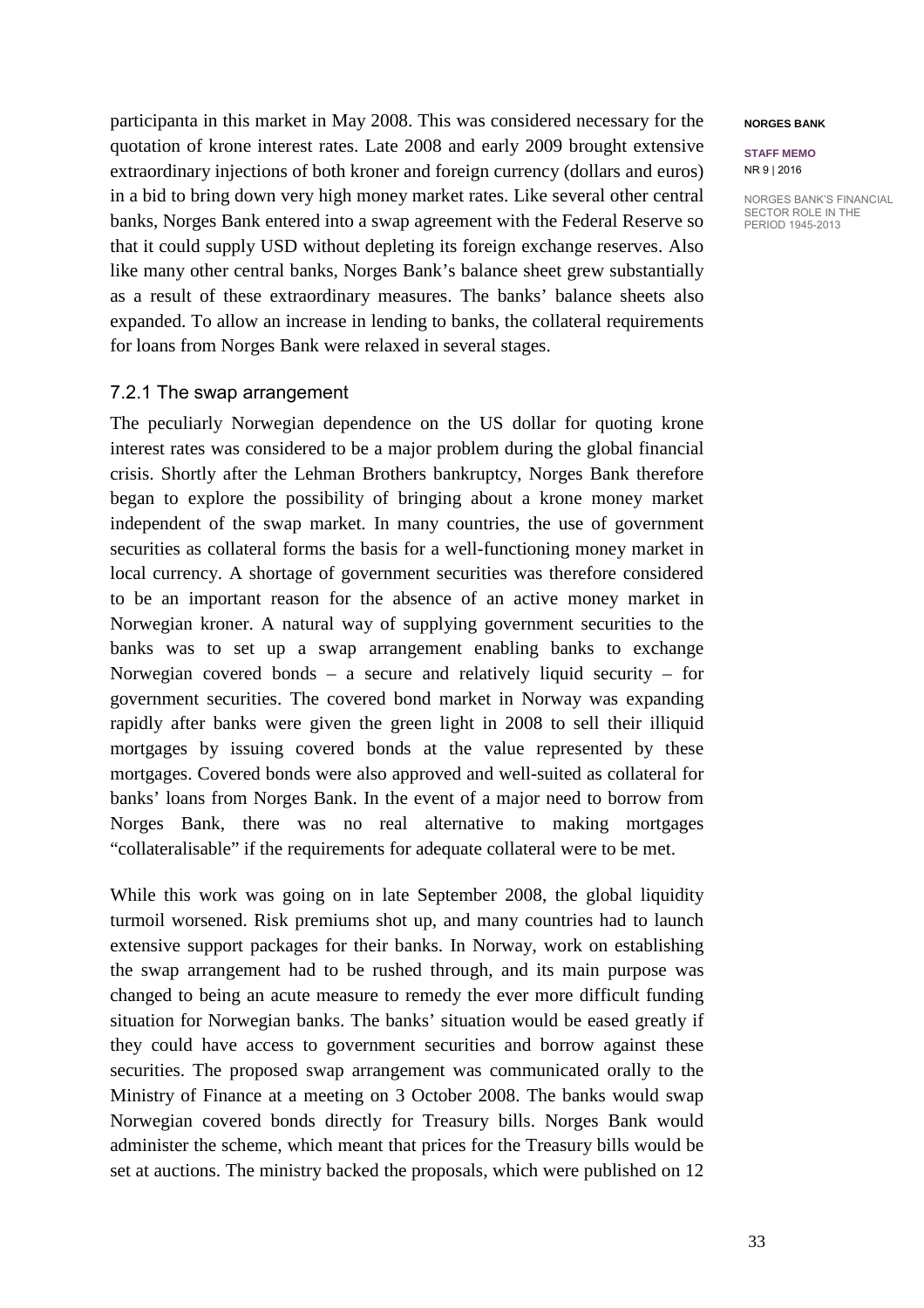October. At the same time, EU member states were recommending government guarantees to ensure that banks had access to funding.

There were very high levels of activity at Norges Bank, the FSA and the Ministry of Finance in the following weeks as they put in place the practical and legal aspects of the arrangement. The package was approved by the Storting on 24 October, and the first auction was held on 24 November. By this time, market conditions were beginning to improve. The actual announcement of the arrangement on 12 October, combined with the unveiling of measures in other countries, had already helped calm the markets. The swap arrangement had an upper limit of NOK 350 billion and reached a take-up of around NOK 230 billion at its peak. The last auction was held on 19 October 2009. A number of banks set up mortgage companies so that they could issue covered bonds, and the formation and formal approval of these new companies were expedited.

## 7.2.2 Icelandic-owned banks

During the course of 2007, Norges Bank and the FSA stepped up their surveillance of the liquidity situation at Norwegian banks in general. There was a particular focus on the Icelandic-owned banks and their funding problems. This surveillance was stepped up further in 2008 as the banks' funding woes grew. The Icelandic banks collapsed when the global turmoil peaked in the first half of October 2008.

The management of Glitnir Norge, the Norwegian subsidiary of Glitnir, was handled jointly by the Norwegian Banks' Guarantee Fund, the FSA and Norges Bank. The statutory division of responsibilities in the event of such crises required the guarantee fund to act as a second line of defence after the bank's own capital. The fund, which had representatives of both Norges Bank and the FSA on its board, duly took on this role. Due to the unpredictable market conditions, the fund wanted to obtain funding from Norges Bank rather than realising its own assets in its rescue operation for Glitnir Norge. Norges Bank granted the fund an S-loan facility with a limit of NOK 5 billion. The loan was renewed on several occasions until the fund found a permanent solution for the bank, which entailed its sale to a group of Norwegian savings banks without losses for either depositors or other lenders to Glitnir Norge.

The Norwegian branch of Kaupthing Bank ran into problems at the same time as Glitnir. It was much smaller than Glitnir Norge, and Norges Bank announced early on that S-loans would not be issued for a branch of a foreign bank. The loan would in this case have to be issued to the Icelandic parent bank, which was not an option. When the Norwegian branch of Kaupthing Bank's funding ran dry, it was therefore shut out of the settlement system and eventually placed under the administration of the Norwegian authorities.

#### **NORGES BANK**

**STAFF MEMO** NR 9 | 2016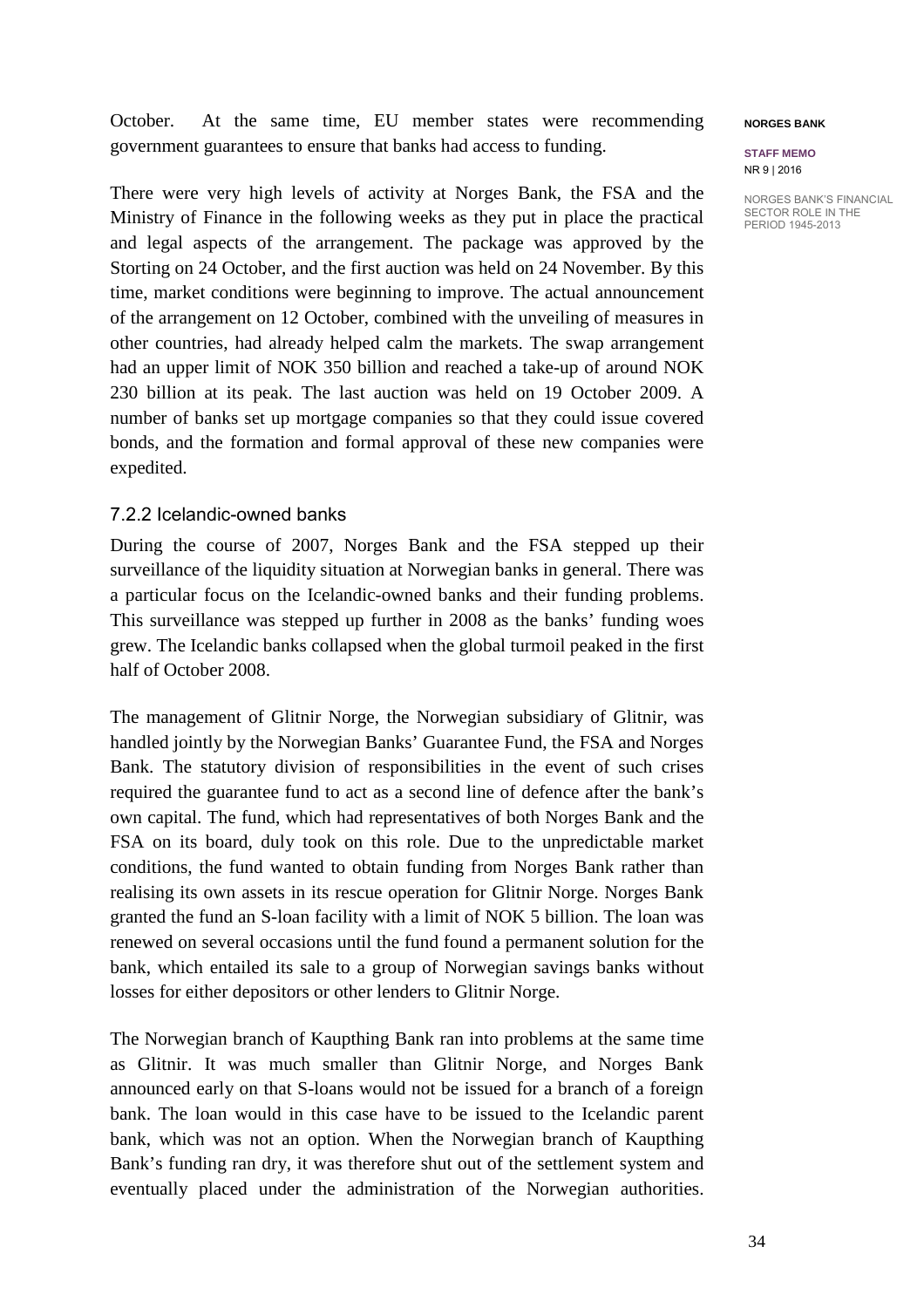Although the bank was small, market conditions were very troubled at this time. Just two hours after the FSA was informed that Kaupthing's payments would be suspended and orally recommended a guarantee, finance minister Kristin Halvorsen announced publicly that the Norwegian authorities would pay out on deposits covered by the Icelandic guarantee scheme. Neither the Norwegian Banks' Guarantee Fund nor the Government sustained any losses in connection with this operation.

## 7.2.3 Solvency measures – the Government Finance Fund and the Government Bond Fund

As the market turmoil rumbled on in October 2008, Governor Svein Gjedrem launched an internal process to assess the need and possible models for measures to improve Norwegian banks' financial strength. This work resulted in a letter from the Executive Board to the Ministry of Finance on 18 December proposing the creation of a Government Finance Fund. The fund would be around NOK 20-30 billion in size and contribute to capital expansions at solvent Norwegian banks. Norges Bank argued that banks in other countries had significantly increased their equity, partly through Government capital injections. As a result, Norwegian banks' competitiveness had been eroded. It was noted that the scheme must give banks an incentive to continue supplying credit.

The primary instrument was to be preference capital on terms that assured the fund of a return on a par with what the market would normally require. To give the banks an incentive to redeem this preference capital, the dividend on ordinary shares could be set to zero for as long as a bank had government preference capital, or the dividend on the preference shares could be higher than the bank's normal capital costs, at least after a year or two. Norges Bank recommended that the Ministry of Finance prepare for the introduction of such a scheme but also stressed that this new measure should not be publicly unveiled until the effects of previously announced measures became evident, or until it became clear that the situation had become significantly more serious. The scheme had clear similarities to the Government Bank Investment Fund set up in autumn 1991 during the national banking crisis (cf. Section 6.3 above).

The Ministry of Finance largely supported the proposals from Norges Bank, and the Government Finance Fund was announced on 9 February 2009 and formally established on 6 March 2009 with capital of NOK 50 billion. The proposals were also submitted to the FSA, which supported them. Besides preference capital, the fund offered subordinated loans (hybrid bonds). At the same time, the Government proposed setting up a Government Bond Fund, also with capital of NOK 50 billion. This fund would invest in fixed-income securities issued by Norwegian companies, including banks. The Storting backed the proposals. In a consultation response, Norges Bank argued that such

#### **NORGES BANK**

**STAFF MEMO** NR 9 | 2016